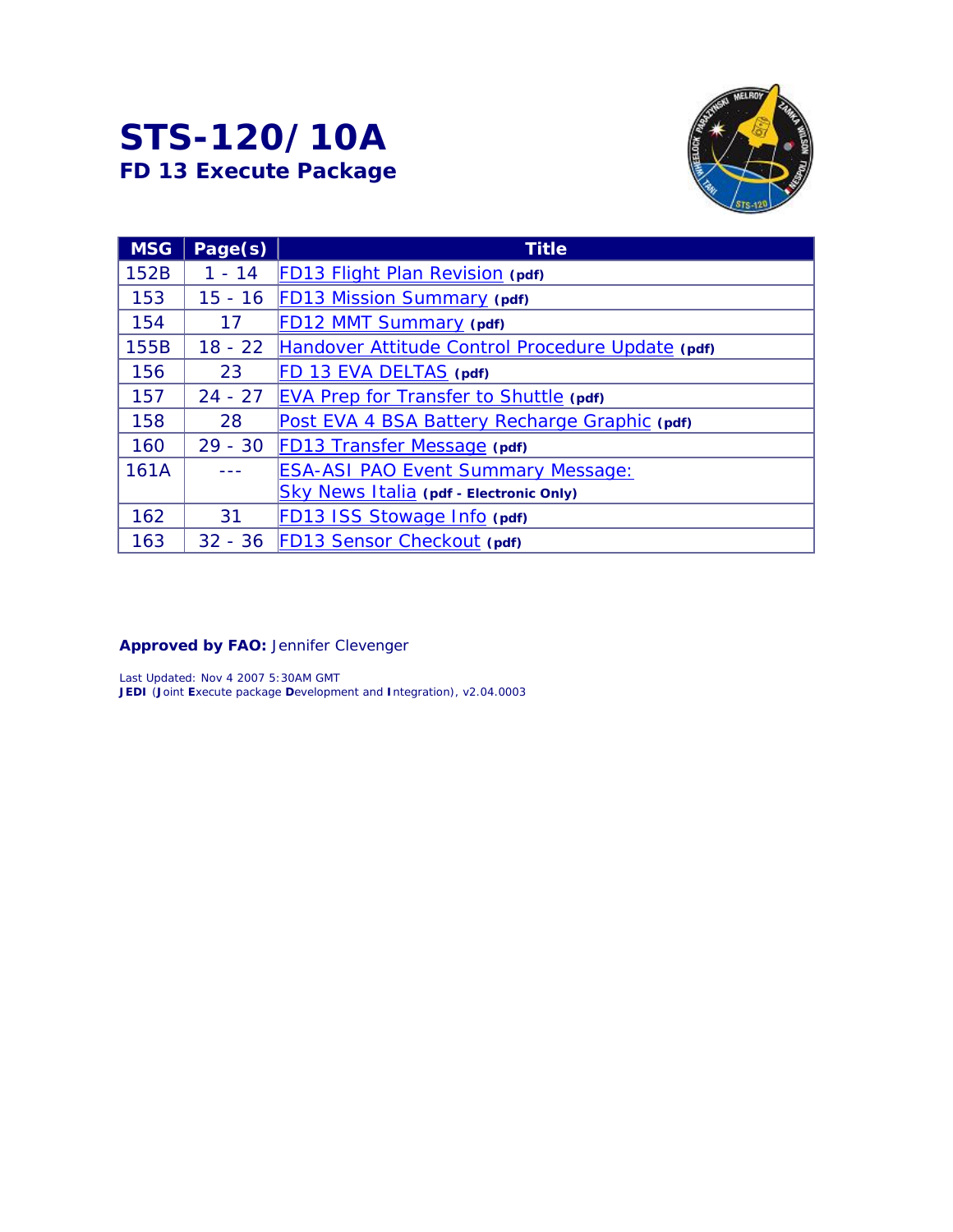| 1<br>2         | <b>MSG INDEX</b>      |                                                                                                                                                           |
|----------------|-----------------------|-----------------------------------------------------------------------------------------------------------------------------------------------------------|
| 3              |                       |                                                                                                                                                           |
| $\overline{4}$ | MSG NO.<br>152        | <b>TITLE</b><br>FD13 Flight Plan Revision                                                                                                                 |
| 5              | 153                   | FD13 Mission Summary (16-0212)                                                                                                                            |
| 6              | 154                   | FD12 MMT Summary (16-0213)                                                                                                                                |
| 7              | 155                   | Handover Attitude Control Procedure Update (16-0214)                                                                                                      |
| 8<br>9         | 156                   | FD13 EVA Deltas (16-0216)                                                                                                                                 |
| 10             | 157                   | EVA Prep for Transfer to Shuttle (16-0217)                                                                                                                |
| 11             | 158                   | Post EVA 4 BSA Battery Recharge Graphic (16-0218)                                                                                                         |
| 12             | 160                   | FD13 Transfer Message (16-0220)                                                                                                                           |
| 13             | 161                   | ESA-ASI PAO Event Summary Message: Sky News Italia                                                                                                        |
| 14             | 162                   | FD13 ISS Stowage Info                                                                                                                                     |
| 15             | 163                   | <b>FD13 Sensor Checkout</b>                                                                                                                               |
| 16             |                       |                                                                                                                                                           |
| 17             |                       |                                                                                                                                                           |
| 18             |                       |                                                                                                                                                           |
| 19             |                       |                                                                                                                                                           |
| 20             |                       |                                                                                                                                                           |
| 21             |                       |                                                                                                                                                           |
| 22             |                       | 1. ISS Stowage information for today - The shuttle crew is scheduled for several activities                                                               |
| 23             |                       | throughout the day that use ISS hardware. For stowage locations, including any                                                                            |
| 24             |                       | instructions on where to restow items, reference MSG162, which is an excerpt from the                                                                     |
| 25             |                       | ISS Daily Stowage Note.                                                                                                                                   |
| 26             |                       |                                                                                                                                                           |
| 27             |                       | 2. The following plan shows the AVIU reconfiguration that is needed for the remaining P/TV                                                                |
| 28             |                       | scenes. The DTV and WVS 2 AVIU's can be easily relocated to meet all remaining<br>scenes. Only 6 AVIUs are required to support all post-undocking setups. |
| 29<br>30       |                       |                                                                                                                                                           |
| 31             |                       | Additionally, at your convenience, could you report the S/N of the non-functional AVIU?                                                                   |
| 32             |                       |                                                                                                                                                           |
| 33             | <b>AVIU Reconfig:</b> |                                                                                                                                                           |
| 34             |                       |                                                                                                                                                           |
| 35             |                       | 1. Relocate WVS 2 AVIU to DTV AVIU                                                                                                                        |
| 36             | 2. AVIU settings      |                                                                                                                                                           |
| 37             |                       |                                                                                                                                                           |
| 38             | AVIU (DTV)            | $\sqrt{SYNC/UDEO} - \sqrt{UDEO}$                                                                                                                          |
| 39             |                       | $\sqrt{\text{HI-Z}}/75-75$                                                                                                                                |
| 40             |                       | <b>PWR SELECT - LO</b>                                                                                                                                    |
| 41             |                       |                                                                                                                                                           |
| 42             |                       | 3. Today, you will deactivate the Airlock Fan using JNT OPS: 2.108 SHUTTLE                                                                                |
| 43             |                       | AIRLOCK/TUNNEL FAN DEACTIVATION (BYPASS DUCT INSTALLED). In the event                                                                                     |
| 44             |                       | you have trouble with the Mylar sleeve in step 9, there is an extra sleeve stowed in the                                                                  |
| 45             |                       | top tray of the IFM locker (MF28G).                                                                                                                       |
| 46             |                       |                                                                                                                                                           |
| 47<br>48       |                       |                                                                                                                                                           |
| 49             |                       |                                                                                                                                                           |
| 50             |                       |                                                                                                                                                           |
| 51             |                       |                                                                                                                                                           |
|                |                       |                                                                                                                                                           |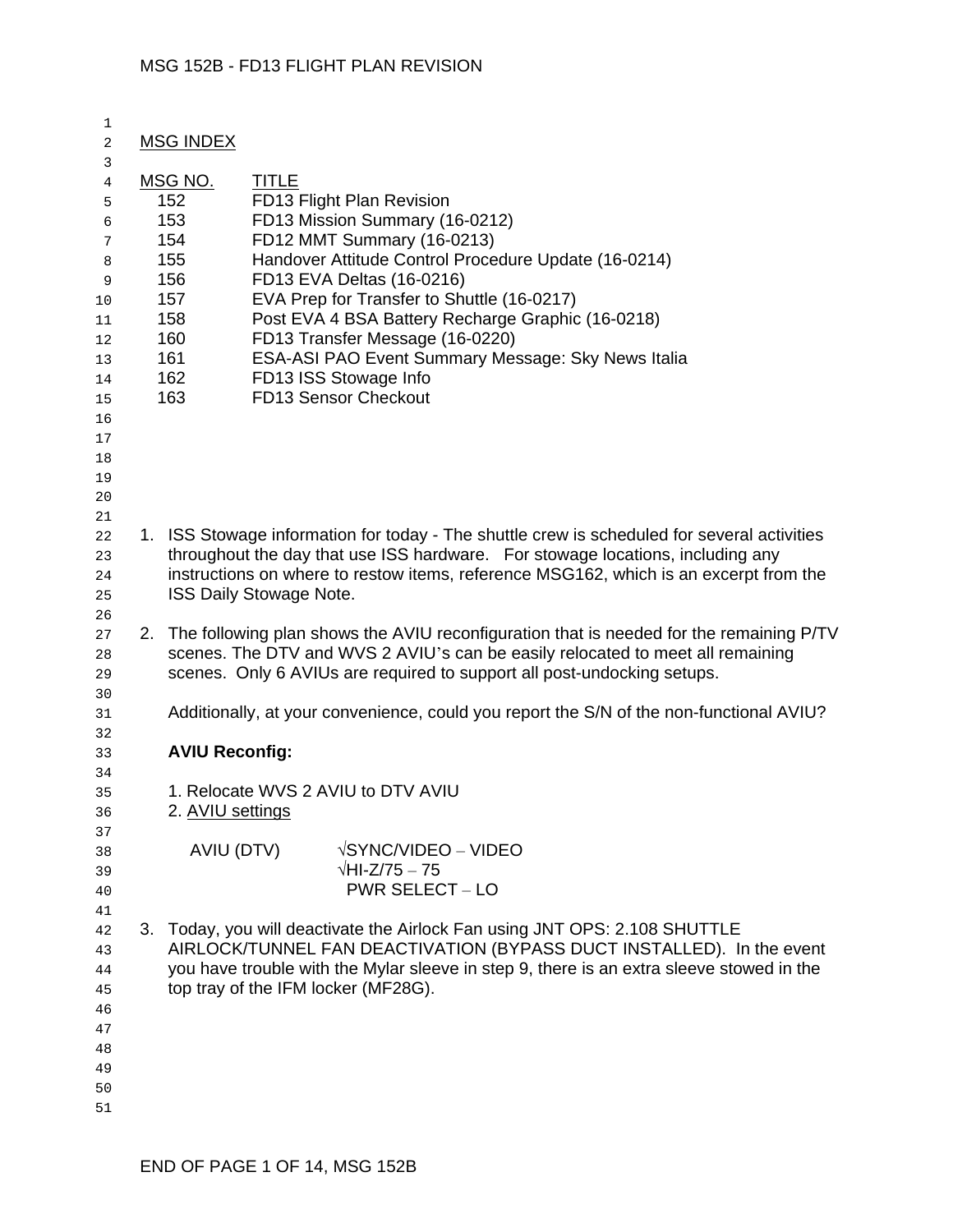| 1<br>2                           | 4. CWC Fill Details<br>The following details are required for the FD13 CWC fill:                                                                                                                                                         |                                                                                                                                                                                                                                                                                                                                                         |                                                                                                                                                                               |  |  |  |  |  |  |  |
|----------------------------------|------------------------------------------------------------------------------------------------------------------------------------------------------------------------------------------------------------------------------------------|---------------------------------------------------------------------------------------------------------------------------------------------------------------------------------------------------------------------------------------------------------------------------------------------------------------------------------------------------------|-------------------------------------------------------------------------------------------------------------------------------------------------------------------------------|--|--|--|--|--|--|--|
| 3<br>4                           |                                                                                                                                                                                                                                          | Perform CWC fill #10 using SHUTTLE/ISS H2O CONTAINER FILL (ORB OPS,                                                                                                                                                                                                                                                                                     |                                                                                                                                                                               |  |  |  |  |  |  |  |
| 5<br>6<br>7<br>8                 | $ECLS$ , p. 5-25.<br>Use CWC S/N 1064; retrieve from NOD1D2.<br>$\bullet$<br>Ag Biocide is required. Use Ag Biocide Kit S/N 1006, found in MF43G.<br>Sample is required.<br>$\bullet$                                                    |                                                                                                                                                                                                                                                                                                                                                         |                                                                                                                                                                               |  |  |  |  |  |  |  |
| 9<br>10<br>11<br>12<br>13        | Fill duration is ~50 minutes.<br>Following CWC fill termination:<br>Check Green/Technical label is in CWC window<br>$\bullet$<br>Check Green/Technical decal on CWC end<br>$\bullet$<br>Verify CWC S/N on end decal is 1064<br>$\bullet$ |                                                                                                                                                                                                                                                                                                                                                         |                                                                                                                                                                               |  |  |  |  |  |  |  |
| 14<br>15<br>16                   | $\bullet$<br>$\bullet$<br>item 128.                                                                                                                                                                                                      | Transfer CWC to NOD1D2<br>Transfer Ag Biocide Kit S/N 1006 to NOD1D2 M-02 Bag, per transfer list                                                                                                                                                                                                                                                        |                                                                                                                                                                               |  |  |  |  |  |  |  |
| 17<br>18<br>19<br>20             | ٠<br>MF43G.                                                                                                                                                                                                                              | Ensure that remaining associated hardware (Ag Biocide Kit S/N 1005,                                                                                                                                                                                                                                                                                     | Mineralization Kit S/N 1003, and Sample/Purge Kit S/N 1006) is stowed in                                                                                                      |  |  |  |  |  |  |  |
| 21<br>22<br>23<br>24<br>25<br>26 | Step 2 found on the LCS cue card.                                                                                                                                                                                                        | shut down the LCC software prior to the RPOP reboot. After the RPOP reboot, please<br>restart the WLES software in the primary configuration and perform LCC Activation                                                                                                                                                                                 | 5. To assist with the WLES and KFX challenges on the RPOP machine, please reboot it as<br>part of the morning PGSC reboot activities. To keep the LCS sensors running, DO NOT |  |  |  |  |  |  |  |
| 27<br>28<br>29<br>30<br>31<br>32 | availability for each crewmember.                                                                                                                                                                                                        | 6. Prior to the PMC last night, the ground had problems obtaining a good video feed while<br>setting up for NetMeeting. The ground hardware has been fixed, but please be aware<br>due to limited Ku availability, MS2 and CDR's PFCs are scheduled back-to-back. A<br>reminder has been added to MS2's PFC with the CDR's start time to maximize video | that a check of NetMeeting will not be performed prior to the first PFC today. In addition,                                                                                   |  |  |  |  |  |  |  |
| 33<br>34<br>35<br>36<br>37       | the External A/L floor bag with the other EVA tools.                                                                                                                                                                                     | 7. For Scott - the ground would like to get the SAW hardware pieces returned for review.<br>We suggest you place them in a ziplock bag and label it SAW Hardware for return. You                                                                                                                                                                        | can place this in the EVA Tools Bag C for transfer over to shuttle. We'll plan to place it in                                                                                 |  |  |  |  |  |  |  |
| 38<br>39<br>40                   |                                                                                                                                                                                                                                          | 8. The table below summarizes the Shuttle and ISS exercise constraints for today. These<br>constraints are also denoted in your timelines for your reference.                                                                                                                                                                                           |                                                                                                                                                                               |  |  |  |  |  |  |  |
|                                  | Activity                                                                                                                                                                                                                                 | Shuttle                                                                                                                                                                                                                                                                                                                                                 | <b>Exercise Constraints</b><br><b>ISS</b>                                                                                                                                     |  |  |  |  |  |  |  |
|                                  | <b>STS to CMG TA Attitude</b><br><b>Control Handover</b><br><b>Following ODS</b><br>vestibule depress                                                                                                                                    | Limit Orbiter ergometer<br>frequency to 65 RPM (1.13<br>HZ)                                                                                                                                                                                                                                                                                             | None                                                                                                                                                                          |  |  |  |  |  |  |  |

41

42 9. REPLACE PAGES 2-46, 2-48, AND 3-140 THROUGH 3-149.

43 44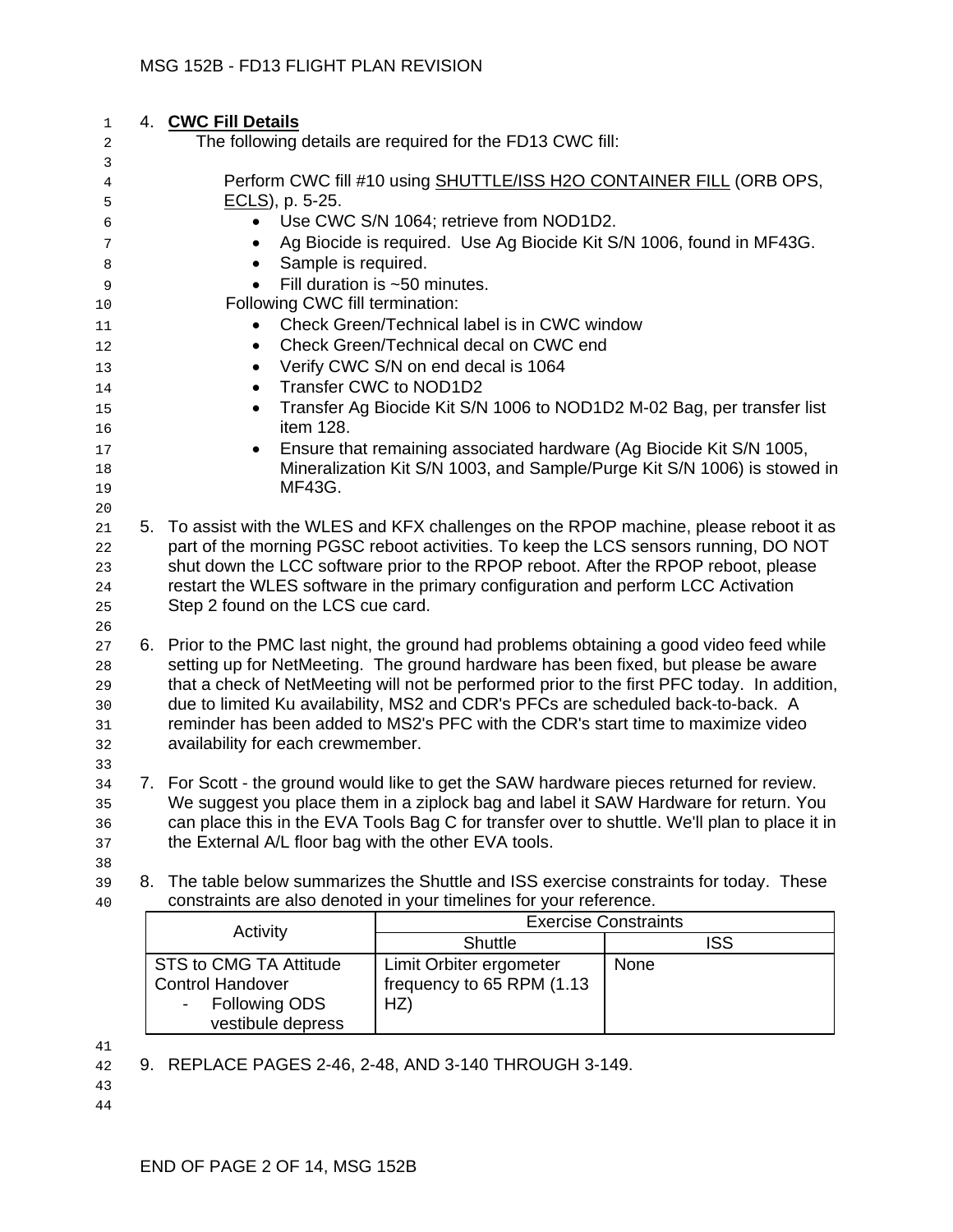| 05<br>06<br>07<br>08<br>09<br>GMT 11/04/07 (308)<br>$\beta = -57$<br>04<br>10<br>11<br>13<br>12<br>14<br>12<br>1,3<br>14<br>15<br>16<br>17<br>18<br>1,9<br>2,0<br>2,1<br>22<br><b>MET</b><br>Day 011<br>$P$ G $S$ R<br>P E<br> FD13<br>IC X<br>DMRTP<br>CANRR<br>S2DAS<br>$\begin{bmatrix} A & V & C & W & C \\ 0 & E & 10 & 0 \\ N & N & I & I \end{bmatrix}$<br>$\begin{bmatrix} CWC \widetilde{W} & \widehat{F} \\ 10 & C & E \end{bmatrix}$ TRANSFER $\begin{bmatrix} 1 \\ M & A \end{bmatrix}$<br><b>CDR</b><br><b>SLEEP</b><br>POST SLEEP<br>XFER<br><b>EXERCISE</b><br>MEAL<br><b>MELROY</b><br><b>-ISS EXTERNAL SURVEY-</b><br>$\mathsf T$<br>$\bf{I}$<br>п | 15<br>012/00<br>2,3<br>0FF<br>OFF DUTY PFC<br>OCA<br><b>DUTY</b> |
|---------------------------------------------------------------------------------------------------------------------------------------------------------------------------------------------------------------------------------------------------------------------------------------------------------------------------------------------------------------------------------------------------------------------------------------------------------------------------------------------------------------------------------------------------------------------------------------------------------------------------------------------------------------------|------------------------------------------------------------------|
|                                                                                                                                                                                                                                                                                                                                                                                                                                                                                                                                                                                                                                                                     |                                                                  |
|                                                                                                                                                                                                                                                                                                                                                                                                                                                                                                                                                                                                                                                                     |                                                                  |
|                                                                                                                                                                                                                                                                                                                                                                                                                                                                                                                                                                                                                                                                     |                                                                  |
| $\begin{bmatrix} C \\ I \\ R \end{bmatrix}$ XFER $\begin{bmatrix} P/TV \\ 0.4 \end{bmatrix}$<br>$\begin{array}{c} L \\ Y \\ B \\ K \end{array}$<br>SRMS OBSS<br>02 SYS<br>PLT<br><b>TRANSFER</b><br><b>SLEEP</b><br>POST SLEEP<br>MEAL<br><b>TEARDOWN</b><br>SENSOR C/O<br>04<br><b>ZAMKA</b><br>S/U                                                                                                                                                                                                                                                                                                                                                                | OFF DUTY                                                         |
| $\begin{array}{c c c c c} \text{U} & \text{P} & \text{BO} & \text{B} & \text{O} \\ \text{N} & \text{H} & \text{L} & \text{P} & \text{C} \\ \text{S} & \text{O} & \text{O} & \text{S} & \text{S} & \text{T} \\ \text{S} & \text{O} & \text{O} & \text{S} & \text{O} & \text{O} \\ \text{T} & \text{T} & \text{O} & \text{O} & \text{D} & \text{M} \\ \text{W} & \text{O} & \text{D} & \text{D} & \text{M} \end{array}$<br>PRIN-<br>ЦS<br>OP<br><b>EVA XFER</b><br>MS <sub>1</sub><br><b>SLEEP</b><br>POST SLEEP<br><b>EVA XFER PREP STS</b><br><b>TER</b><br><b>MEAL</b><br><b>STS</b><br>$\frac{S}{I}$<br><b>SWAP</b><br>PARAZYNSKI                                 | OFF DUTY                                                         |
| S<br>P/TV<br><b>PCS</b><br>0FF<br>MS <sub>2</sub><br><b>SLEEP</b><br>POST SLEEP<br>TRANSFER<br><b>MEAL</b><br><b>EXERCISE</b><br><b>DUTY</b><br><b>XFER</b><br>05<br>1<br><b>WILSON</b><br>S/U                                                                                                                                                                                                                                                                                                                                                                                                                                                                      | PFC OFF DUTY<br>OCA                                              |
| $\overline{\mathbf{c}}$<br>$\begin{array}{c}\nX & B \\ F & R \\ E & I \\ R & E\n\end{array}$<br>0<br>LIS<br>OP<br>GR<br><b>EVA XFER</b><br>MS3<br><b>SLEEP</b><br>TRANSFER<br>POST SLEEP<br><b>XFER</b><br><b>EVA XFER PREP STS</b><br>MEAL<br><b>STS</b><br>WHEELOCK                                                                                                                                                                                                                                                                                                                                                                                               | OFF DUTY                                                         |
| PRIN-<br>A V<br>SRMS OBSS<br><b>PCS</b><br>ă<br>$XFER$ $0E$<br>MS4<br><b>SLEEP</b><br>POST SLEEP<br><b>TER</b><br><b>EXERCISE</b><br><b>XFER</b><br>PFC<br><b>MEAL</b><br><b>XFER</b><br>SENSOR C/O<br>SWAP<br>N<br>OCA<br><b>NESPOLI</b>                                                                                                                                                                                                                                                                                                                                                                                                                           | OFF DUTY                                                         |
| <b>PREP</b><br>FE-2 DN<br>SLEEP (8.5)<br>DPCOEXERCISE RED<br>POST SLEEP<br><b>HANDOVER</b><br>OFF DUTY<br>MIDDAY-MEAL<br>DCB<br>FAM<br><b>WORK</b><br><b>ANDERSON</b>                                                                                                                                                                                                                                                                                                                                                                                                                                                                                               | OFF DUTY                                                         |
| $\begin{array}{ c c } \hline I & B \\ M & L \\ M & 0 \\ N & 0 \\ \hline \end{array}$<br>$\begin{bmatrix} R \\ V \\ W \end{bmatrix}$<br>PREP DPC<br>EVA XFER<br>OFF<br>DUTY<br><b>EXERCISE</b><br>E<br>ISS CDR<br>SLEEP (8.5)<br>POST SLEEP<br>EXERCISE RED OFF DUTY<br>MIDDAY-MEAL<br>PREP STS<br><b>TVIS</b><br>χ<br>WHITSON<br>$\overline{D}$<br>P                                                                                                                                                                                                                                                                                                                | PFC <br>OFF DUTY                                                 |
| 02 SYS<br>EXERCISE<br><b>PREP</b><br>$FE-1$<br>SLEEP (8.5)<br>DPCORENT<br>POST SLEEP<br>OFF DUTY<br>pcs<br>MIDDAY-MEAL<br>6<br><b>WORK</b><br><b>TEARDOWN</b><br><b>VELO</b><br><b>MALENCHENKO</b><br>T/D<br><b>ATION</b>                                                                                                                                                                                                                                                                                                                                                                                                                                           | OFF DUTY                                                         |
| PODIB<br>UFUML<br>OFUMO MIDDAY-MEAL OFF DUTYPFC OFF DUTY<br>IFT YNO<br>S EMU<br>R<br>V<br>U<br>$\bar{}/$ BATT<br>FE-2 UP<br>SLEEP (8.5)<br>PW <b>DPC</b><br>OFF DUTY<br>POST SLEEP<br><b>HANDOVER</b><br> DCB <br>P<br> U INIT'<br>FAM<br><b>TANI</b>                                                                                                                                                                                                                                                                                                                                                                                                               |                                                                  |
| DAY/NIGHT<br>ORBIT<br>182<br>183<br>184<br>185<br>187<br>188<br>189<br>186                                                                                                                                                                                                                                                                                                                                                                                                                                                                                                                                                                                          | 190                                                              |
| $W - 171$<br>$E - 46$<br><b>TDRS</b><br>$Z - 275$<br>╼                                                                                                                                                                                                                                                                                                                                                                                                                                                                                                                                                                                                              |                                                                  |
| $\frac{\overline{BIAS - XLV - ZVV -}}{\text{WS8} - \text{N2 INT}}$<br>ORB ATT<br>SSRMS                                                                                                                                                                                                                                                                                                                                                                                                                                                                                                                                                                              |                                                                  |
| *DEACT<br>*FILTER CK<br>*N2 TERM<br><b>NOTES</b><br>$2 - 46$<br>FLT PLN/120/FLIGHT                                                                                                                                                                                                                                                                                                                                                                                                                                                                                                                                                                                  | <b>AOFF DUTY</b>                                                 |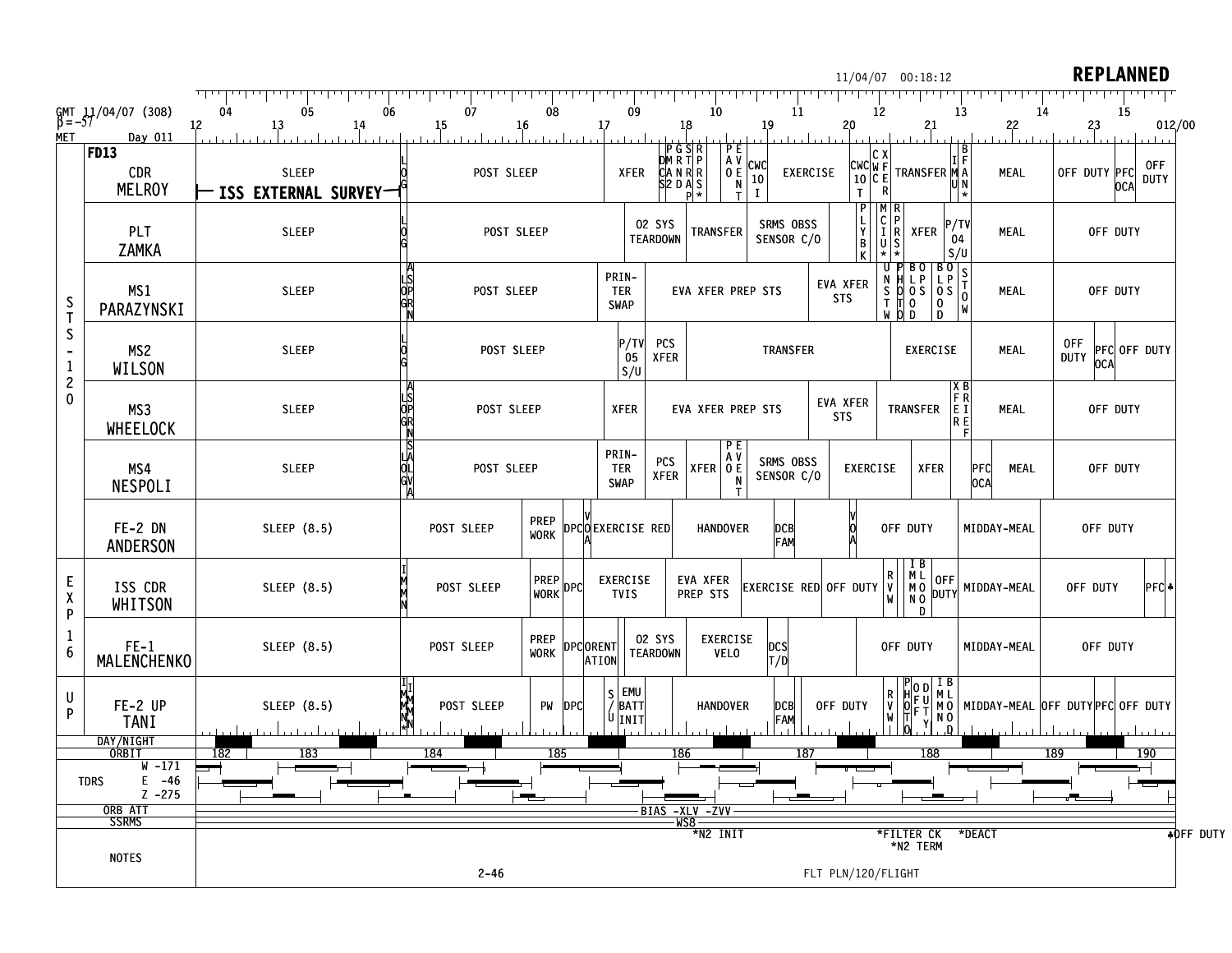|                                                                                       |                                                                                          |                     |                                                                       |                |                                                                                                                                                                                                                                               |                   |                                     |                      |                                     |                | 11/04/07 00:18:12  |              | <b>REPLANNED</b> |
|---------------------------------------------------------------------------------------|------------------------------------------------------------------------------------------|---------------------|-----------------------------------------------------------------------|----------------|-----------------------------------------------------------------------------------------------------------------------------------------------------------------------------------------------------------------------------------------------|-------------------|-------------------------------------|----------------------|-------------------------------------|----------------|--------------------|--------------|------------------|
|                                                                                       | $\begin{array}{cc} \text{GMT} & 11/04/07 & (308) \\ \text{B} = -55 & 012/00 \end{array}$ | 16                  | 18<br>17                                                              |                | 19                                                                                                                                                                                                                                            |                   | 20                                  | 21                   | 22                                  | 23             | 11/05              | 01<br>02     | 03               |
| <b>MET</b>                                                                            | Day 012                                                                                  | 0,1                 | 0 <sub>2</sub>                                                        | 0 <sub>1</sub> |                                                                                                                                                                                                                                               | 0,4               |                                     | 0 <sub>j</sub> 5     | 06                                  | 0 <sub>1</sub> | 0,8                | 0,9<br>10    | $\frac{11}{11}$  |
|                                                                                       | FD13<br>CDR<br><b>MELROY</b>                                                             | OFF DUTY            |                                                                       |                | HATCH   0<br>  CLOSE   <del>A</del>                                                                                                                                                                                                           | ODS LEAK          |                                     | PRE SLEEP PMC<br>A/G |                                     | PRE SLEEP      | <b>SLEEP</b>       |              |                  |
|                                                                                       | PLT<br>ZAMKA                                                                             | OFF DUTY PFC<br>OCA | OFF DUTY                                                              |                | $BYE \begin{bmatrix} B \\ P \\ S \\ M \\ M \end{bmatrix} \begin{bmatrix} TW \\ 04 \\ 04 \\ U \end{bmatrix}$                                                                                                                                   | EXERCISE          | M<br>M                              | PRE SLEEP            | <b>CREW</b><br><b>CHOICE</b><br>D/L | PRE SLEEP      |                    | <b>SLEEP</b> |                  |
| $\frac{S}{I}$<br>$\mathsf{S}$<br>$\mathbf{1}$<br>$\overline{\mathbf{c}}$<br>$\pmb{0}$ | MS <sub>1</sub><br>PARAZYNSKI                                                            | OFF DUTY            |                                                                       |                | RNDZ TOOLS<br><b>BYE</b><br>C/O                                                                                                                                                                                                               |                   |                                     | PRE SLEEP            | PFC<br>OCA                          | PRE SLEEP      |                    | <b>SLEEP</b> |                  |
|                                                                                       | MS2<br><b>WILSON</b>                                                                     | OFF DUTY            |                                                                       |                | HATCH<br>CLOSE<br><b>BYE</b>                                                                                                                                                                                                                  | ODS LEAK<br>CHECK |                                     |                      | PRE SLEEP                           |                |                    | <b>SLEEP</b> |                  |
|                                                                                       | MS3<br>WHEELOCK                                                                          | OFF DUTY            |                                                                       |                | <b>BYE</b><br>EXERCISE                                                                                                                                                                                                                        | $P_S$<br>RL       | $E \bar{E}$  PFC <br>$E$ ocal<br>ΡI |                      | PRE SLEEP                           |                |                    | <b>SLEEP</b> |                  |
|                                                                                       | MS4<br><b>NESPOLI</b>                                                                    | OFF DUTY            |                                                                       |                | RNDZ TOOLS<br><b>BYE</b><br>C/O                                                                                                                                                                                                               |                   |                                     |                      | PRE SLEEP                           |                |                    | <b>SLEEP</b> |                  |
|                                                                                       | FE-2 DN<br>ANDERSON                                                                      | OFF DUTY<br>PFC     | ር<br>B<br>DCB1<br>DCB2<br>PK<br>PK<br>A                               | <b>BYE</b>     |                                                                                                                                                                                                                                               |                   | EXERCISE                            |                      | PRE SLEEP                           |                |                    | <b>SLEEP</b> |                  |
| $\frac{\mathsf{E}}{\mathsf{X}}$<br>P                                                  | ISS CDR<br>WHITSON                                                                       | OFF DUTY            | PMA2 02/N2<br>HOSE STOW<br><b>BOLT W</b>                              |                | $\begin{bmatrix}$ PMA2 $\frac{3}{1}$ BYE HATCH $\begin{bmatrix} 1 \\ 1 \\ 2 \end{bmatrix}$ PREP $\begin{bmatrix} 2 \\ 3 \\ 4 \end{bmatrix}$ PORK $\begin{bmatrix} 5 \\ 5 \\ 5 \end{bmatrix}$ PORK $\begin{bmatrix} 6 \\ 1 \\ 5 \end{bmatrix}$ |                   |                                     | PRE SLEEP            |                                     |                |                    | SLEEP (8.5)  |                  |
| 1<br>6                                                                                | $FE-1$<br><b>MALENCHENKO</b>                                                             | OFF DUTY            | N M<br>ORIENT $\begin{bmatrix} 0 & N \\ -T \end{bmatrix}$ COX MNT BYE |                | EXERCISE<br><b>TVIS</b>                                                                                                                                                                                                                       | <b>PWDPC</b>      |                                     | PRE SLEEP            |                                     |                |                    | SLEEP (8.5)  |                  |
| U<br>P                                                                                | FE-2 UP<br><b>TANI</b>                                                                   | OFF DUTY            | DCB2 PK BYE T<br>DCB1 PK                                              |                | CEVIS                                                                                                                                                                                                                                         | EXERCISE          | <b>DPC</b>                          | PRE SLEEP            |                                     |                |                    | SLEEP (8.5)  |                  |
|                                                                                       | DAY/NIGHT<br>ORBIT<br>W -171                                                             | 190                 | <u> 191</u>                                                           |                | 192                                                                                                                                                                                                                                           |                   | 193                                 |                      | 194                                 |                | 195                | 196          | 198<br>197       |
|                                                                                       | $E - 46$<br><b>TDRS</b><br>$Z - 275$                                                     |                     |                                                                       |                |                                                                                                                                                                                                                                               |                   |                                     |                      |                                     |                |                    |              |                  |
|                                                                                       | ORB ATT<br>SSRMS                                                                         |                     |                                                                       |                | *TERM *SPEC 205                                                                                                                                                                                                                               |                   |                                     |                      |                                     |                |                    |              |                  |
| <b>NOTES</b>                                                                          |                                                                                          |                     |                                                                       |                | $2 - 48$                                                                                                                                                                                                                                      | $*$ INIT          | H<br>Att Control H/O                | No Ergometer >65 RPM |                                     |                | FLT PLN/120/FLIGHT |              |                  |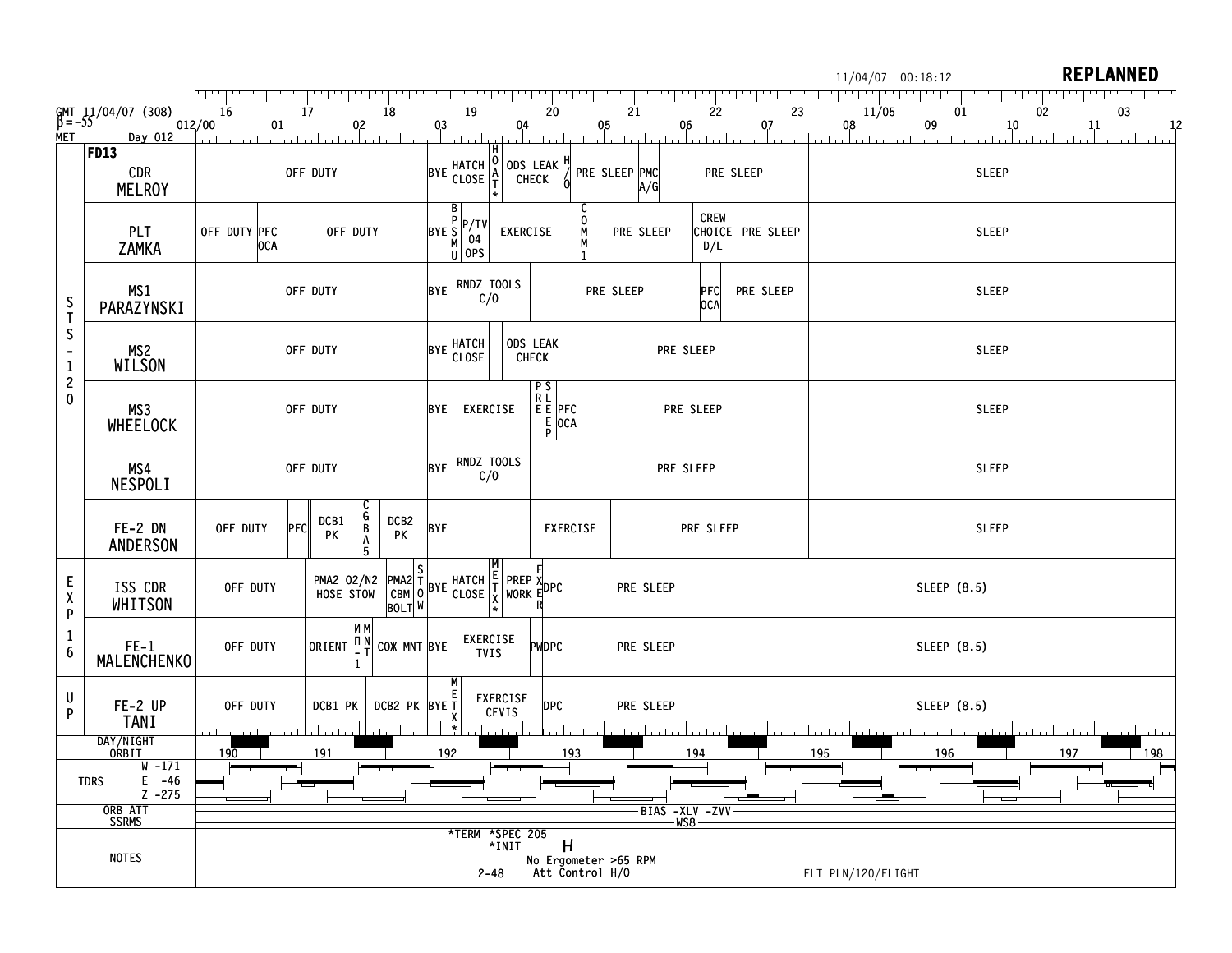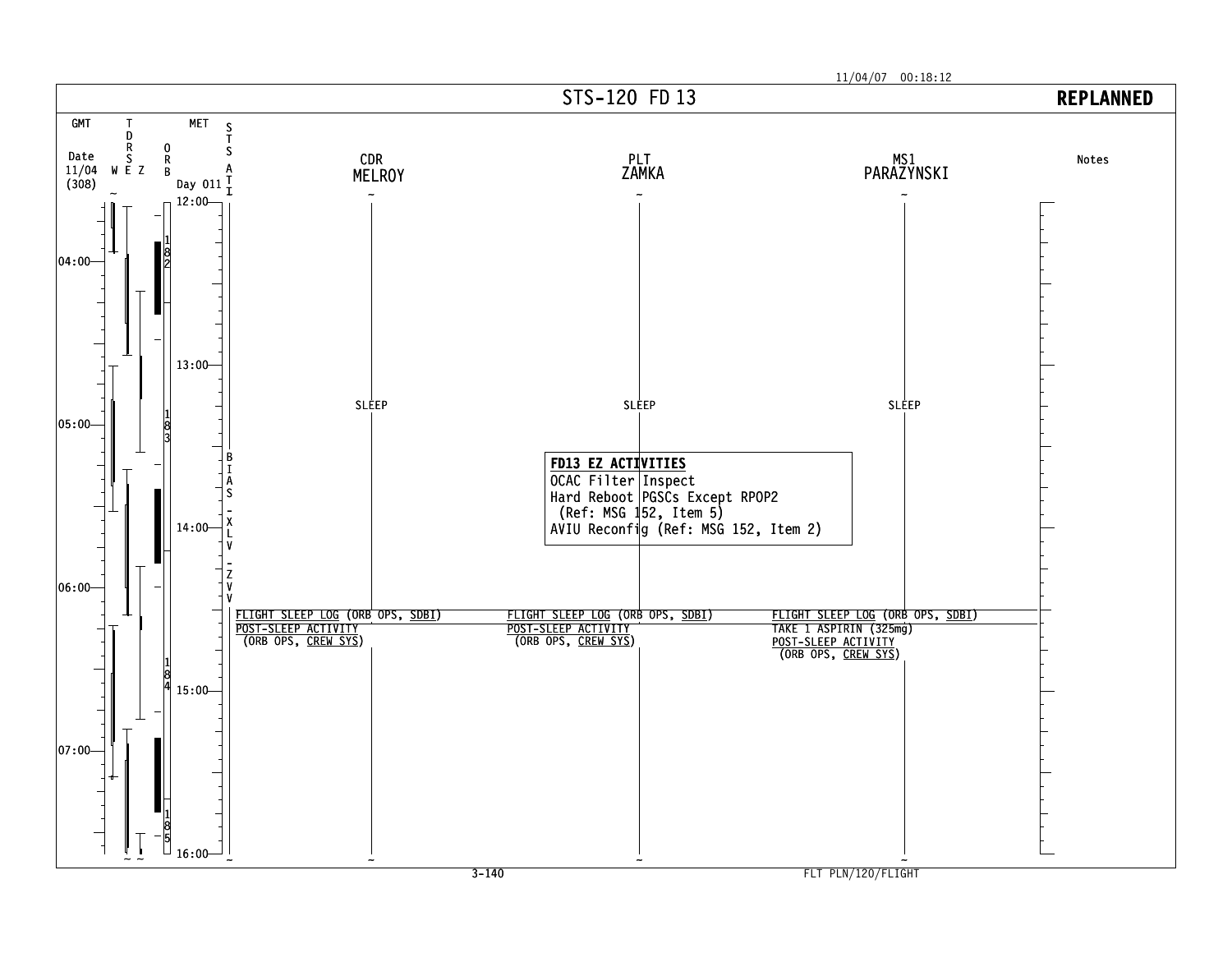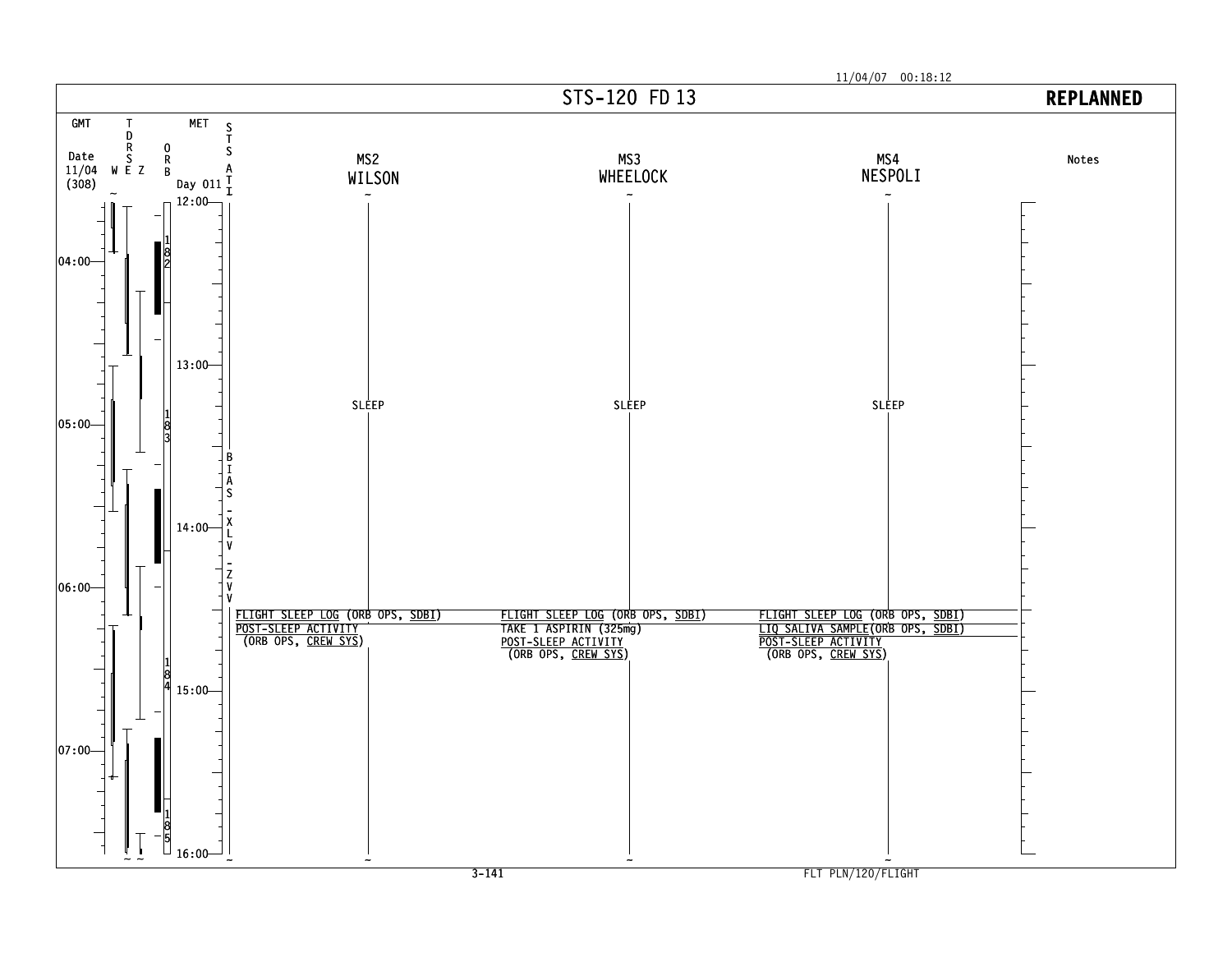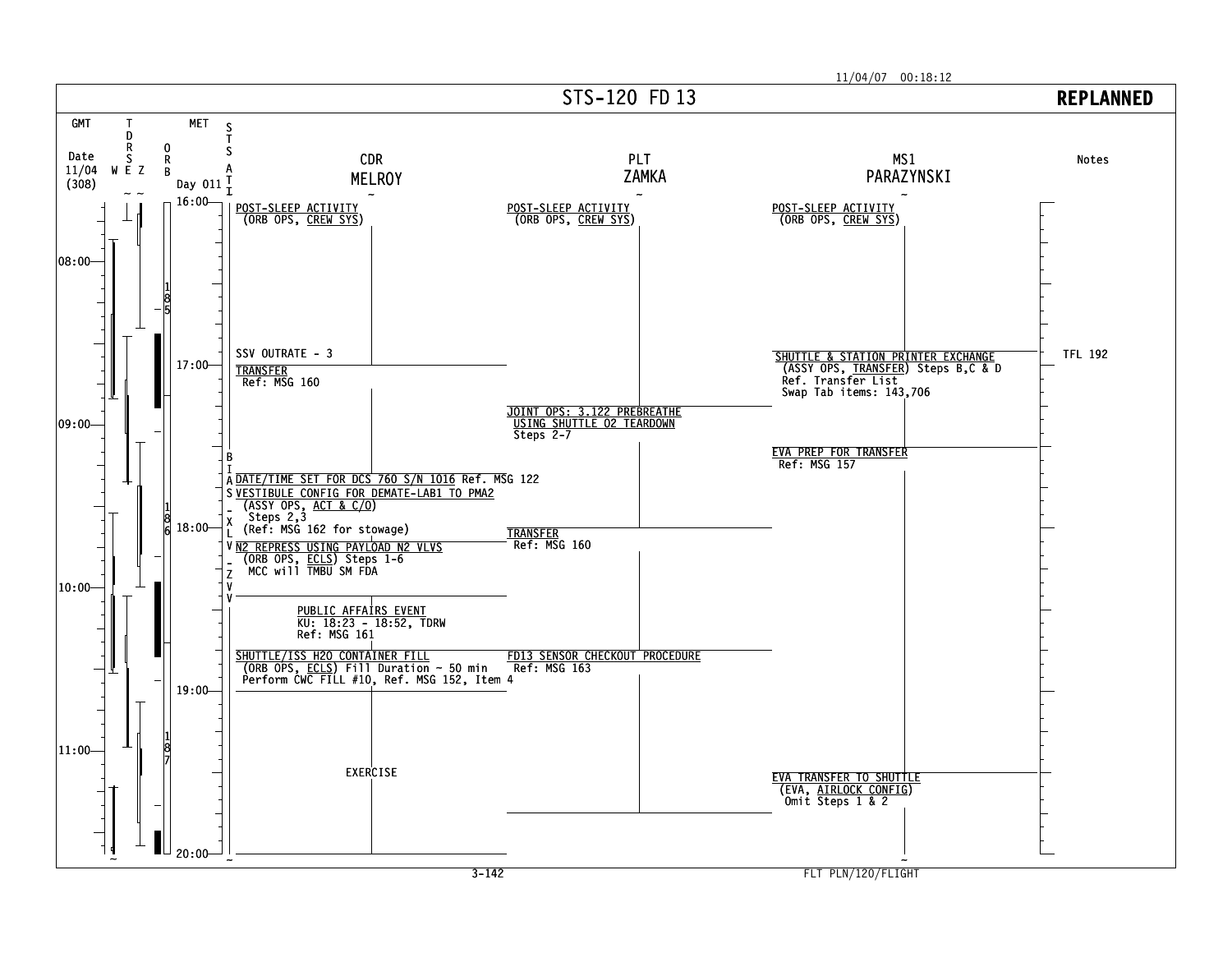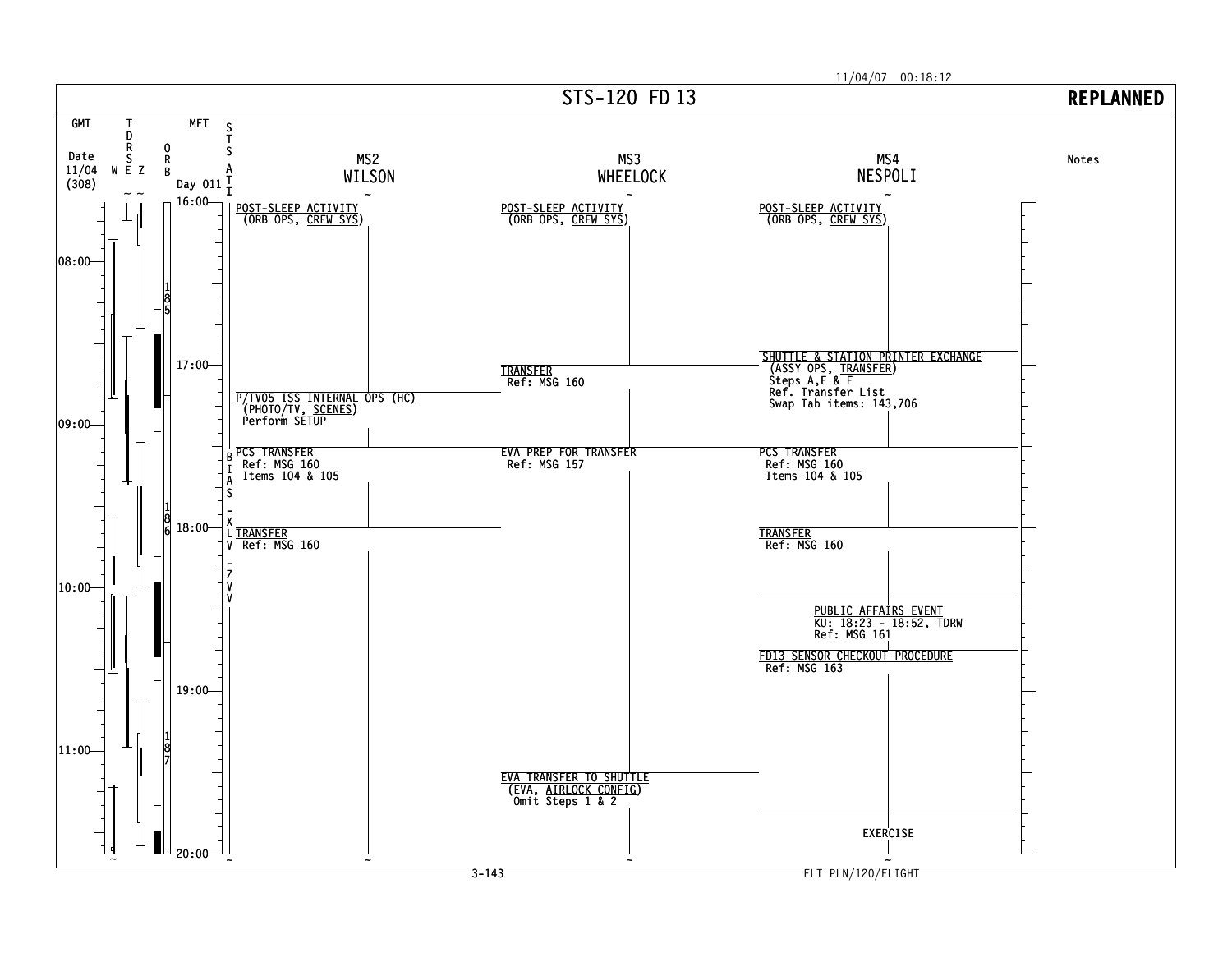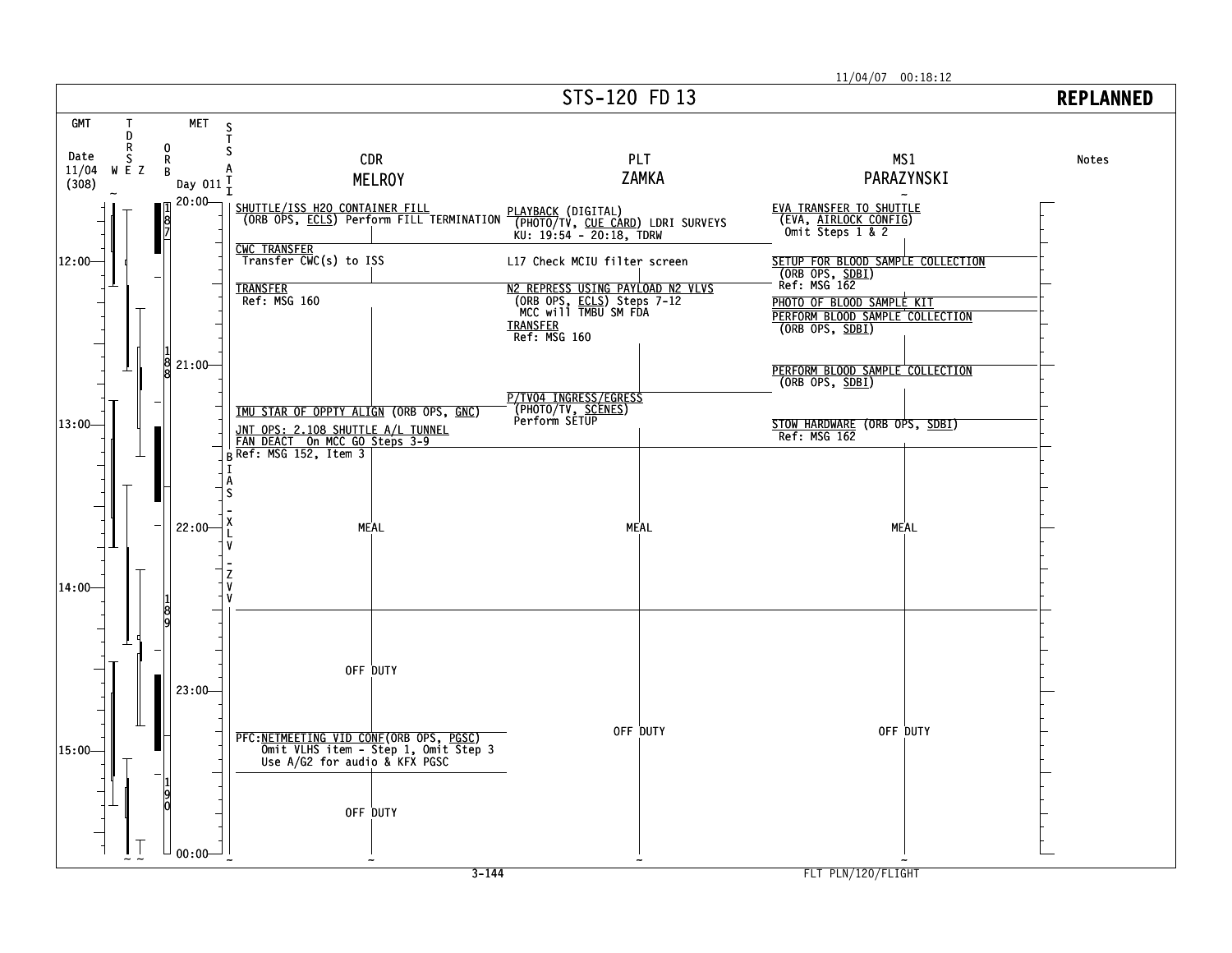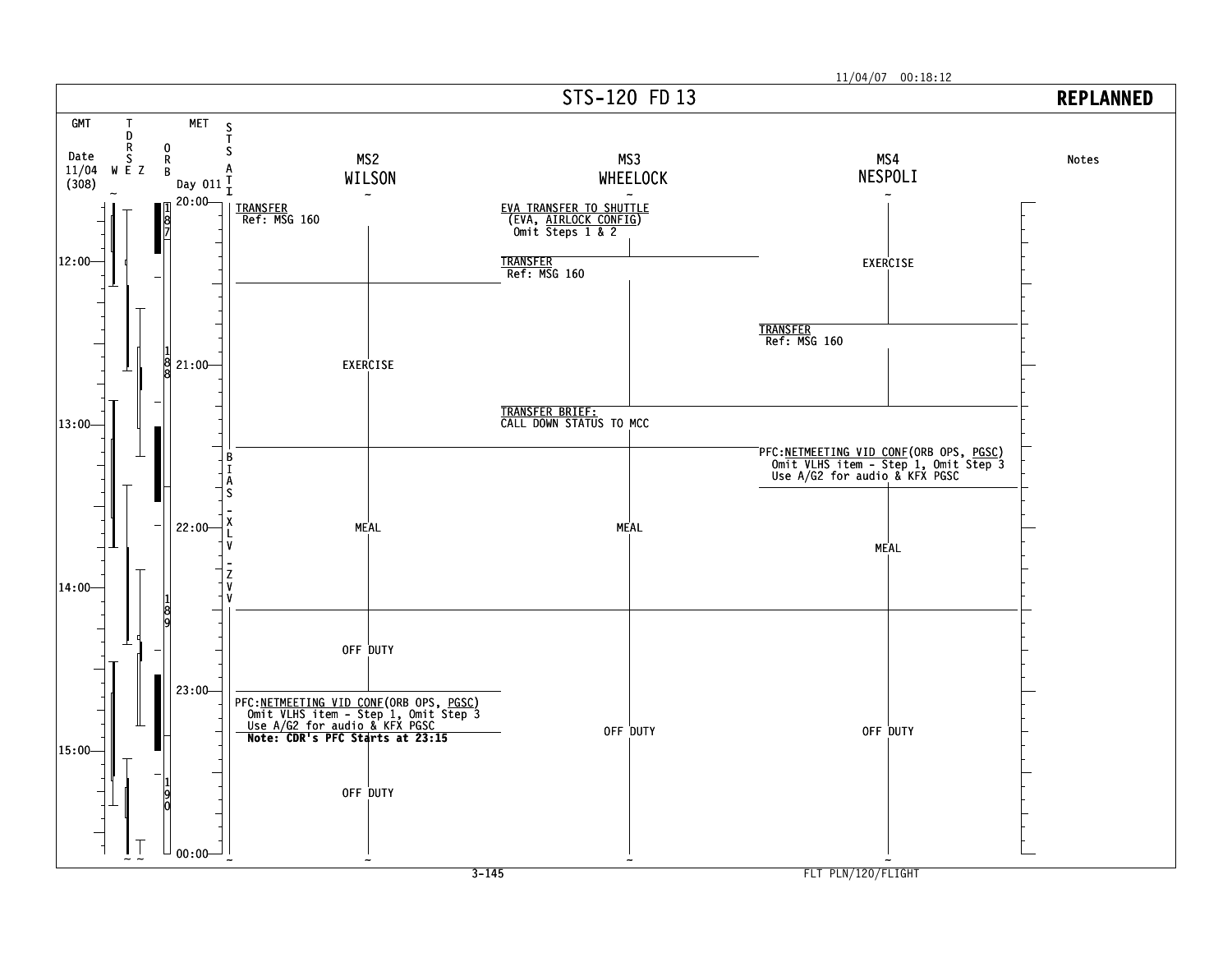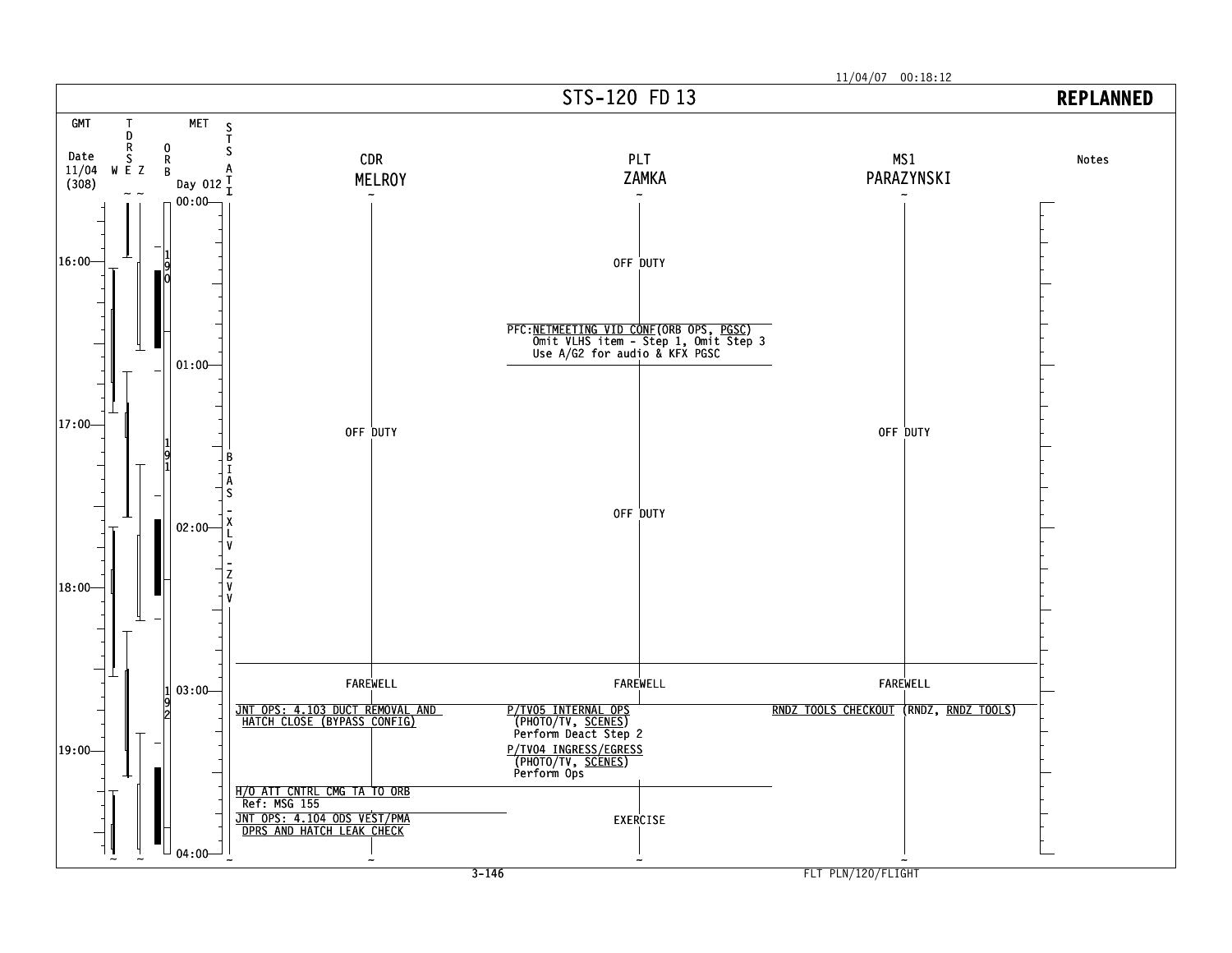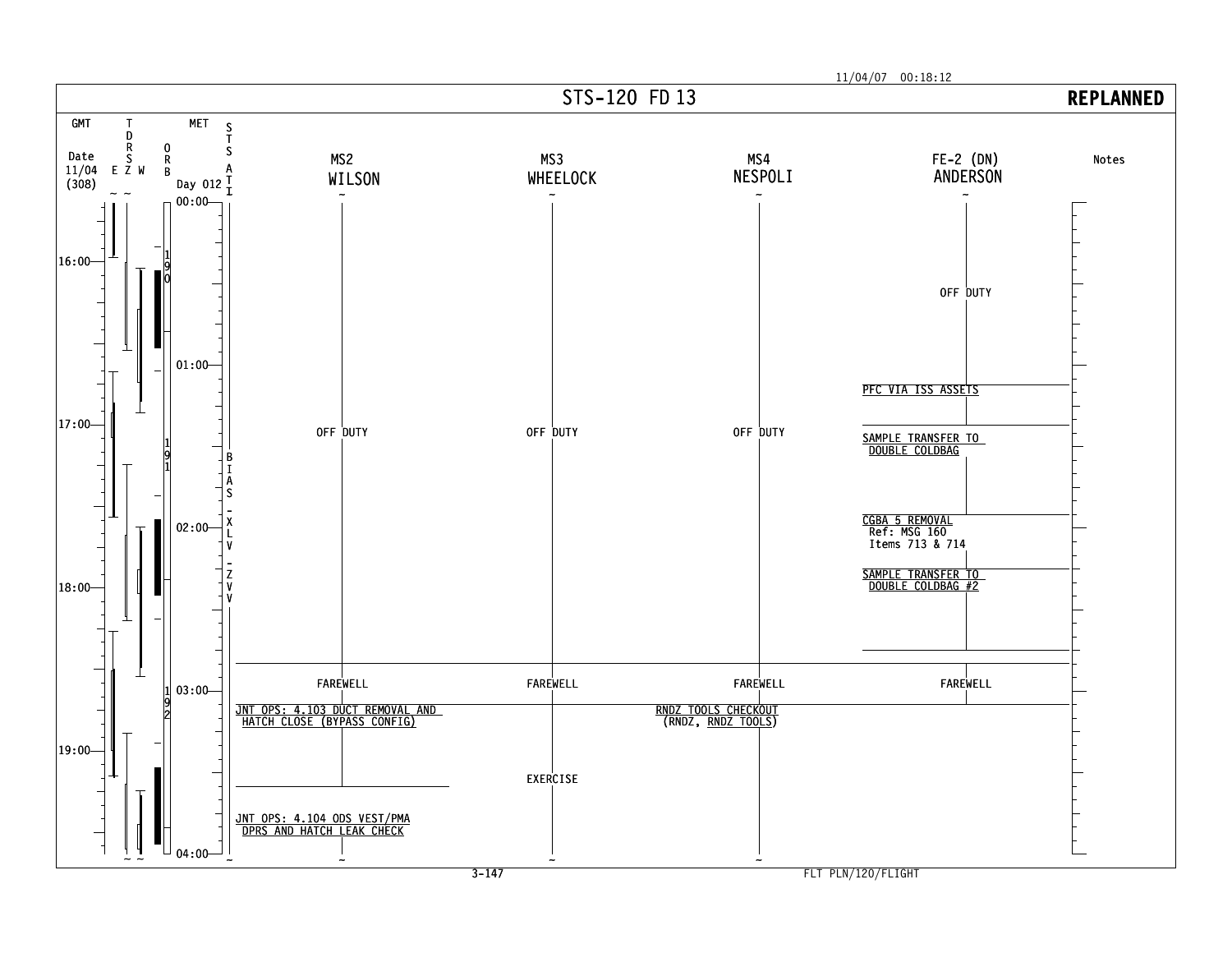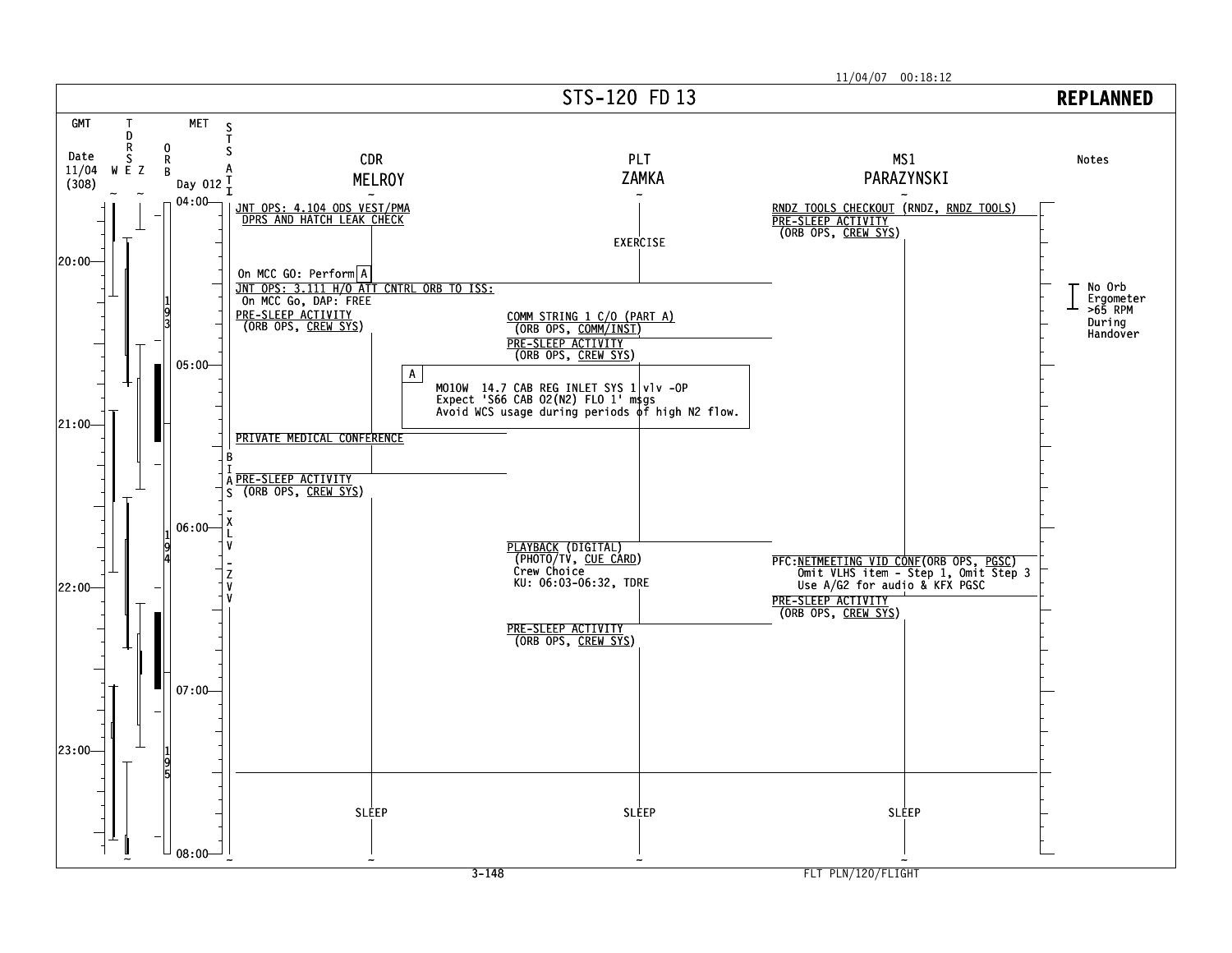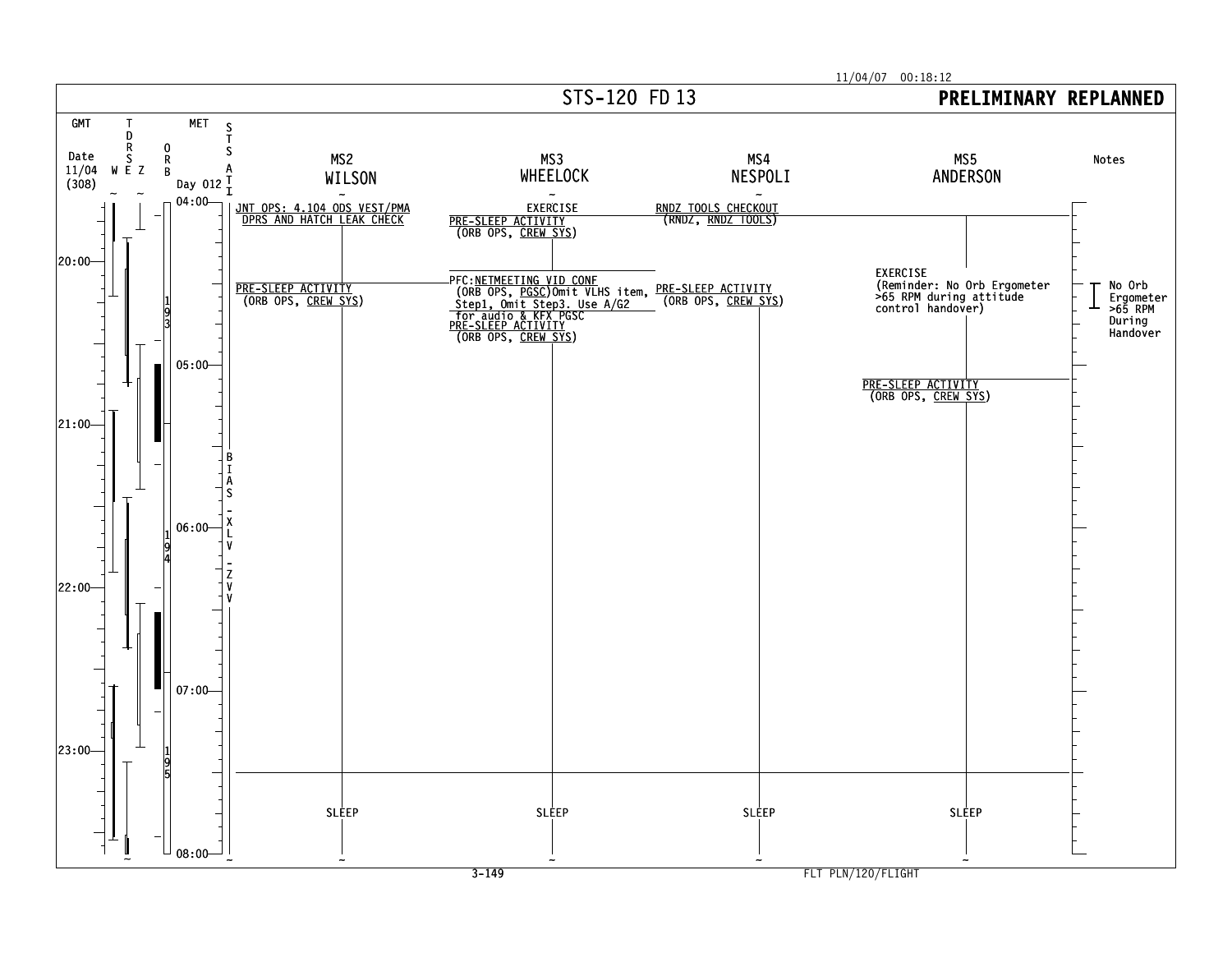Page 1 of 2

| $1\,$<br>$\boldsymbol{2}$                                                                                | <b>Good Morning Discovery!!!</b>                                                                                                                                                                                                                                                                                                                                                                                                                                                                                                                                                      |
|----------------------------------------------------------------------------------------------------------|---------------------------------------------------------------------------------------------------------------------------------------------------------------------------------------------------------------------------------------------------------------------------------------------------------------------------------------------------------------------------------------------------------------------------------------------------------------------------------------------------------------------------------------------------------------------------------------|
| 3                                                                                                        |                                                                                                                                                                                                                                                                                                                                                                                                                                                                                                                                                                                       |
| 4                                                                                                        | Congratulations!!! Yesterday "Too Tall" finally found his niche in the cosmos!!!                                                                                                                                                                                                                                                                                                                                                                                                                                                                                                      |
| 5<br>6<br>7<br>8<br>$\mathsf 9$                                                                          | Wow!!! Yesterday was an absolutely awesome day! But now you have done it. This flight<br>has drained our bucket of superlative adjectives absolutely dry. Therefore, it is time for you<br>to think about coming home!                                                                                                                                                                                                                                                                                                                                                                |
| 10<br>11<br>12<br>13<br>14                                                                               | Based on the overnight checkout of the LDRI, it is considered fully functional and ready to<br>support late inspection. The plan is to still check out all three sensors (LDRI/IDC/LCS) in<br>order to confirm functionality and to have the LDRI available for illumination, if needed, for<br>IDC checkout.                                                                                                                                                                                                                                                                         |
| 15                                                                                                       | Time changed last night- remember to "fall back" an hour on your personal watches!                                                                                                                                                                                                                                                                                                                                                                                                                                                                                                    |
| 16<br>17<br>18<br>19<br>20                                                                               | Have a great final day on board ISS !!!                                                                                                                                                                                                                                                                                                                                                                                                                                                                                                                                               |
| 21<br>22                                                                                                 | YOUR CURRENT ORBIT IS: 188 X 181 NM                                                                                                                                                                                                                                                                                                                                                                                                                                                                                                                                                   |
| 23<br>24                                                                                                 | <u>NOTAMS:</u>                                                                                                                                                                                                                                                                                                                                                                                                                                                                                                                                                                        |
| 25<br>26<br>27<br>28<br>29<br>30<br>31<br>32<br>33<br>34<br>35<br>36<br>37<br>38<br>39<br>40<br>41<br>42 | EDW - RWY 15/33 ELS ONLY. RWY 18L - CLOSED.<br>NOR - GREEN.<br>WAL - RWY 04/22 CLOSED.<br>NTU - RWY 32L/14R CLOSED<br>RWY 05R FIRST 3000' CLOSED, 8997' REMAINING<br>NKT - FIRST 1000' OF RWY 23L & 32R CLOSED.<br>LAJ - REQUIRES 30 MIN. NOTICE TO CLEAR RWY 2300-0900Z DAILY EXCEPT<br><b>SUNDAY</b><br>FFA-NOT SUPPORTED.<br>WAK - UNUSABLE.<br>AMB – UNUSABLE<br>JDG - DIEGO GARCIA: CLOSED 1800 - 0100Z UNTIL 5 NOV 0100Z.<br>IKF - NO AGREEMENT FOR USE.<br>AWG - NO AGREEMENT FOR USE.<br>BEN - POLITICALLY NOT RECOMMENDED/NOT SUPPORTED.<br><b>NEXT 2 PLS OPPORTUNITIES:</b> |
| 43                                                                                                       |                                                                                                                                                                                                                                                                                                                                                                                                                                                                                                                                                                                       |
| 44<br>45                                                                                                 | EDW22 ORB 188 - 11/21:05 (SCT250 250/05P08)<br>EDW04 ORB 207 - 13/02:18 (SCT250 060/06P12)                                                                                                                                                                                                                                                                                                                                                                                                                                                                                            |
| 46<br>47                                                                                                 | <b>OMS TANK FAIL CAPABILITY:</b>                                                                                                                                                                                                                                                                                                                                                                                                                                                                                                                                                      |
| 48<br>49<br>50<br>51                                                                                     | LOMS FAIL: NO<br>R OMS FAIL: NO                                                                                                                                                                                                                                                                                                                                                                                                                                                                                                                                                       |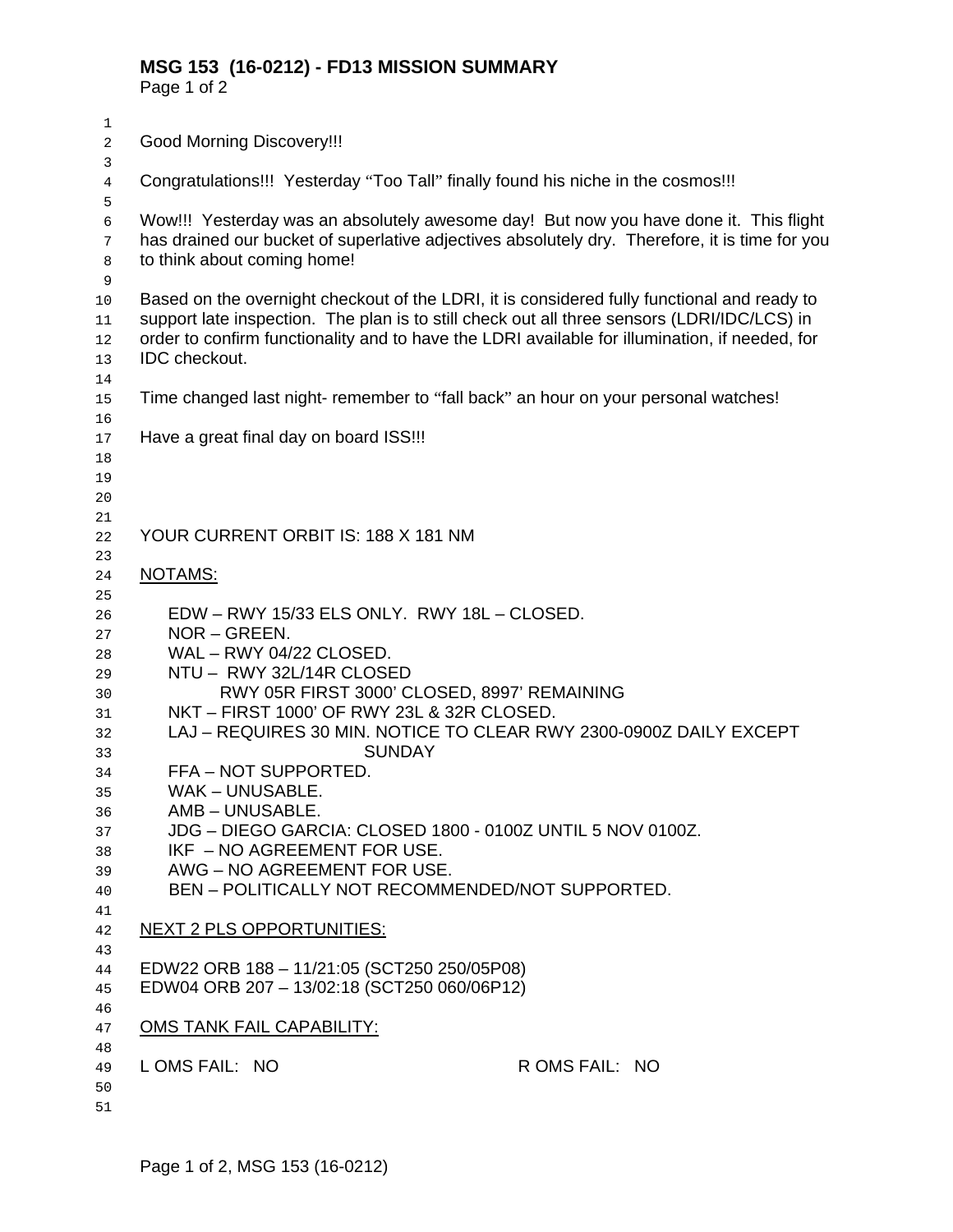# **MSG 153 (16-0212) - FD13 MISSION SUMMARY**

Page 2 of 2

| $\mathbf{1}$   |                                    |                                   |                                                    |                    |  |  |  |  |  |  |  |
|----------------|------------------------------------|-----------------------------------|----------------------------------------------------|--------------------|--|--|--|--|--|--|--|
| $\overline{c}$ |                                    | LEAKING OMS PRPLT BURN:           |                                                    |                    |  |  |  |  |  |  |  |
| 3              |                                    |                                   |                                                    |                    |  |  |  |  |  |  |  |
| $\overline{4}$ |                                    | LOMS LEAK: ALWAYS BURN RETROGRADE |                                                    |                    |  |  |  |  |  |  |  |
| 5              | R OMS LEAK: ALWAYS BURN RETROGRADE |                                   |                                                    |                    |  |  |  |  |  |  |  |
| 6              |                                    |                                   |                                                    |                    |  |  |  |  |  |  |  |
| 7              | <b>OMS QUANTITIES(%)</b>           |                                   |                                                    |                    |  |  |  |  |  |  |  |
| 8<br>9         | LOMS $OX = 33.5$                   | R OMS $OX = 33.5$                 |                                                    |                    |  |  |  |  |  |  |  |
| 10             |                                    | $FU = 33.1$<br>$FU = 33.4$        |                                                    |                    |  |  |  |  |  |  |  |
| 11             |                                    |                                   |                                                    |                    |  |  |  |  |  |  |  |
| 12             |                                    |                                   | SUBTRACT I'CNCT COUNTER FOR CURRENT OMS QUANTITIES |                    |  |  |  |  |  |  |  |
| 13             |                                    |                                   |                                                    |                    |  |  |  |  |  |  |  |
| 14             | <b>DELTA V AVAILABLE:</b>          |                                   |                                                    |                    |  |  |  |  |  |  |  |
| 15             | <b>OMS</b>                         |                                   | 334 FPS                                            |                    |  |  |  |  |  |  |  |
| 16             |                                    | ARCS (TOTAL ABOVE QTY1)           | <b>52 FPS</b>                                      |                    |  |  |  |  |  |  |  |
| 17             | <b>TOTAL IN THE AFT</b>            |                                   | 386 FPS                                            |                    |  |  |  |  |  |  |  |
| 18             |                                    |                                   |                                                    |                    |  |  |  |  |  |  |  |
| 19             |                                    | ARCS (TOTAL ABOVE QTY2)           | <b>85 FPS</b>                                      |                    |  |  |  |  |  |  |  |
| 20             | FRCS (ABOVE QTY 1)                 |                                   | 0 FPS                                              |                    |  |  |  |  |  |  |  |
| 21             |                                    |                                   |                                                    |                    |  |  |  |  |  |  |  |
| 22             | AFT QTY 1<br>AFT QTY 2             |                                   | 66 %<br>28 %                                       |                    |  |  |  |  |  |  |  |
| 23<br>24       |                                    |                                   |                                                    |                    |  |  |  |  |  |  |  |
| 25             |                                    |                                   |                                                    |                    |  |  |  |  |  |  |  |
| 26             |                                    |                                   |                                                    |                    |  |  |  |  |  |  |  |
|                | <b>SYSTEM</b>                      | <b>FAILURE</b>                    | <b>IMPACT</b>                                      | <b>WORK AROUND</b> |  |  |  |  |  |  |  |
|                | <b>EPS</b>                         | Mid Port Payload                  | Mid Port Payload Bay                               | Other Payload      |  |  |  |  |  |  |  |
|                |                                    | <b>Bay Floodlight failed</b>      | Floodlight will be left OFF.                       | floodlights still  |  |  |  |  |  |  |  |
|                |                                    | to illuminate.                    |                                                    | available.         |  |  |  |  |  |  |  |
|                |                                    |                                   | Mark Switch:                                       |                    |  |  |  |  |  |  |  |
|                |                                    |                                   | A7U PLB FLOOD MID PORT                             |                    |  |  |  |  |  |  |  |
|                |                                    |                                   | to prevent turning ON.                             |                    |  |  |  |  |  |  |  |
| 27             |                                    |                                   |                                                    |                    |  |  |  |  |  |  |  |

- 
- 
- 
- 
- 
- 
- 
- 
- 
- 
- 
-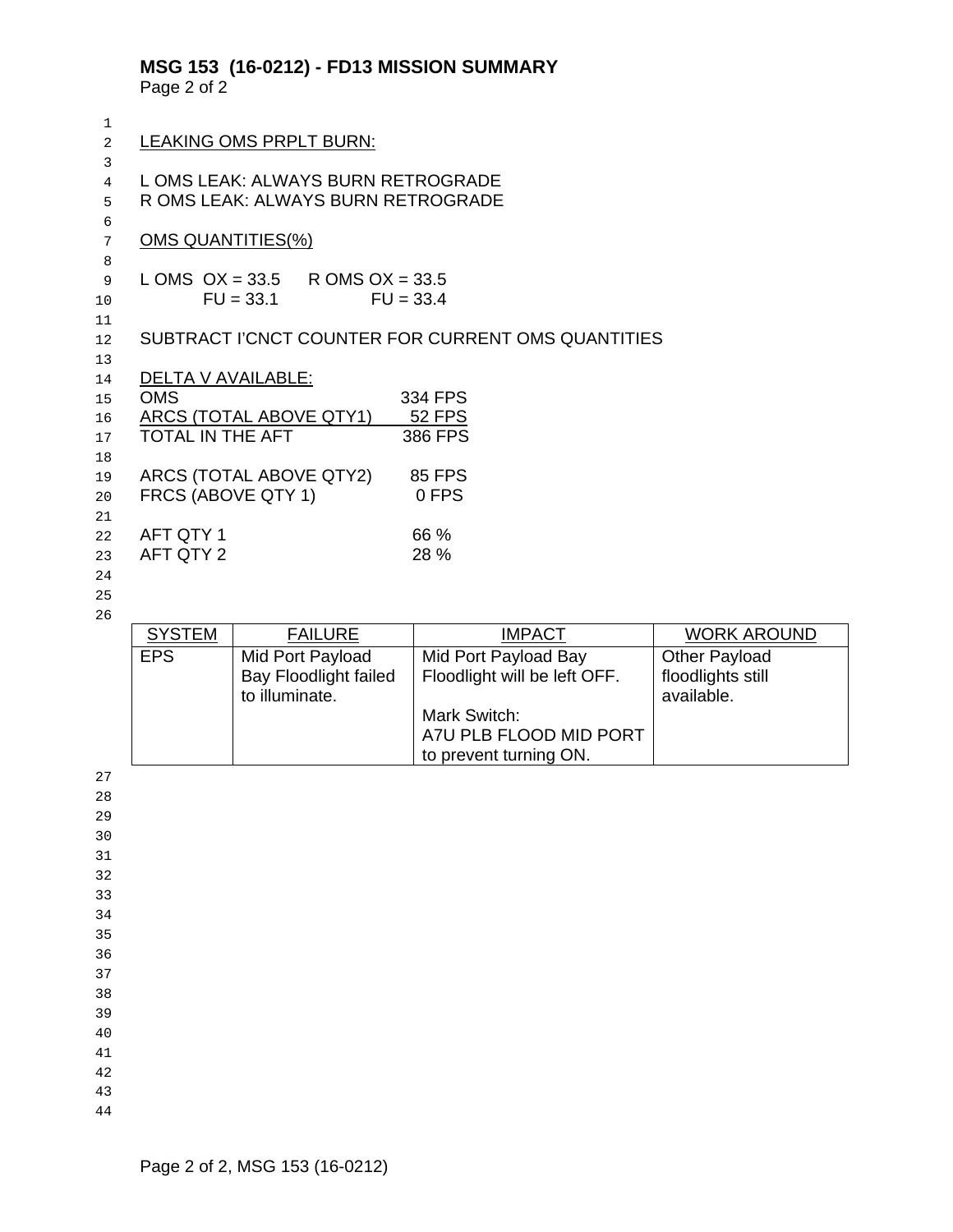Page 1 of 1

- 
- FD 12 MMT Summary

 

 that you performed to make EVA 4 a great success. The extended team, both on-orbit and on the ground, deserves congratulations and it is a good day to be a part of the extended NASA family. The MMT briefly reviewed the status and health of the orbiter, which continues to perform very well. The remaining timeline was discussed at a high level, and the MMT is beginning to turn its attention to undocking, late inspection, and end-of-mission. **EVA 4 Summary**: EVA 4 required 7 hours and 19 minutes to complete. All 5 cuff-links were installed and the 4B solar array is fully deployed and fully tensioned. One get-ahead task, the APFR retrieval, was completed and is ready for a sharp edge inspection. It was reported that a pair of needle-nose pliers was lost during the EVA. The team is working to confirm that there are no relative motion concerns with this overboard object. **Late Inspection** - At the start of the MMT, the OBSS had just been grappled and powered. It was estimated that the OBSS had remained unpowered for approximately 9 hours. The MMT discussed plans to validate the functionality of the sensor packages on the OBSS. There are many options that will accomplish late inspection and preparations are well underway to accommodate any combination of sensor package functionality. Late Inspection is planned after undocking on FD 14.

It was absolutely a tremendous day! The entire team was awed by the outstanding work

- 
- 
- 
-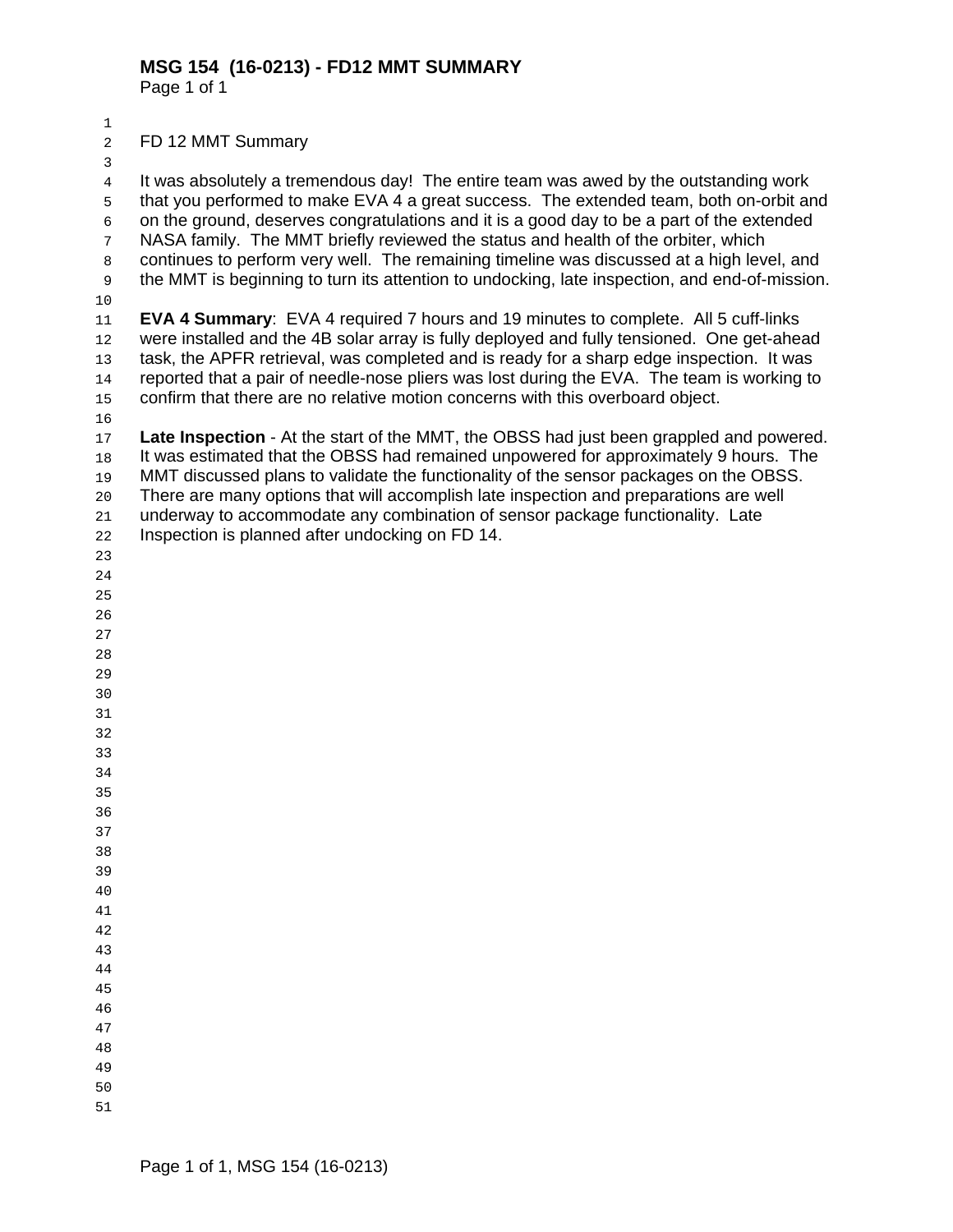# **MSG 155B (16-0214B) - HANDOVER ATTITUDE CONTROL PROCEDURE UPDATE**

Page 1 of 5

**3.11X HANDOVER ATTITUDE CONTROL CMG TA TO ORBITER VIA SPEC 205**  (JNT OPS/PCS R10 - ALL/FIN 7/SPN)

#### OBJECTIVE:

Transfer mated stack attitude control from ISS to orbiter using SPEC 205. Verify orbiter is in Free Drift, configure ISS to Free Drift, then assume mated stack control with orbiter.

1. MCC-H PREPARATION FOR HANDOVER- GROUND ONLY

#### 1.1 GNC COMMAND RESPONSE COUNTERS RESET

MCC-H

MCG: GNC Command Response Counters GNC Command Response Counters

sel Reset

Verify the Since Reset column values are all blank.

Do not close this window until the procedure is complete.

1.2 VERIFYING INITIAL ATTITUDE CONTROL CONFIGURATION

MCG: MCS Configuration

MCS Configuration

'MCS Moding'

Verify US GNC Mode – CMG TA Verify RS SUDN Mode – CMG TA Verify RS Control – Slave

'Attitude'

Verify US Att Mnvr In Prog − No

Drift

'Momentum Servo' √ Inertial

1.3 MCC VERIFY SSOR / SSSR KEYS ARE UPDATED.

NOTE SSOR/ SSSR keys only need to be updated if the SSOR/SSSR link will be used for this procedure.

MCC -H Verify SSOR/SSSR key. If necessary update key.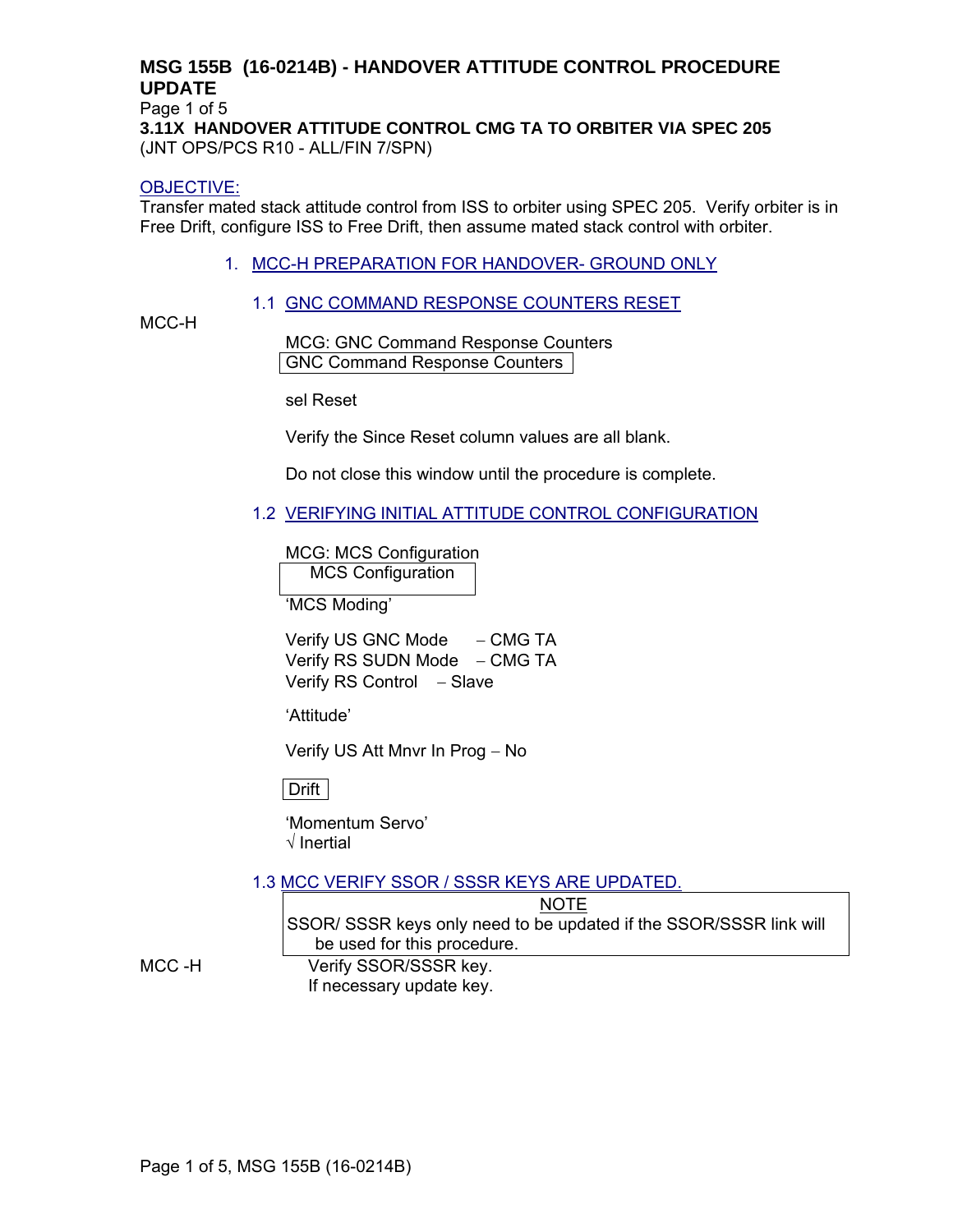# **MSG 155B (16-0214B) - HANDOVER ATTITUDE CONTROL PROCEDURE UPDATE**

Page 2 of 5

# 1.4 MCC VERIFY TELEMETRY FORMAT LOAD (TFL).

#### **NOTE**

TFL 192 is used if this procedure will be performed using the SSOR/SSSR link.

TFL 184 is used if this procedure will be performed using the hardline link.

MCC -H Verify TFL.

If necessary update TFL.

# 1.5. CHECKING USOS SOLAR ARRAYS ARE CONFIGURED

√MCC-H that USOS Solar Array Wing configuration is acceptable for the upcoming attitude control configuration.

2. VERIFYING ORBITER NOT IN CONTROL

 $C3(AB)$   $\sqrt{DAP}$ : FREE

GNC 20 DAP CONFIG

√DAP: A12/VERN(ALT, LO Z)

GNC UNIV PTG

√ TG=2 BV=5 P=157 Y=352 OM=178  $\sqrt{T}$ RK active – ITEM 19 EXEC (\*)

If ALT DAP required √**MCC** O14:F RJDA 1A L2/R2 MANF DRIVER – OFF O15:F, RJD MANF L5/F5/R5 DRIVER – OFF O16:F | Pri RJD LOGIC (eight) – ON

> √**MCC** FOR GO TO POWER UP Pri DRIVERS Pri RJD DRIVER (eight) – ON RJD MANF L5/F5/R5 DRIVER – ON

Orbiter ⇒ ISS, **MCC-H**, "Shuttle ready to begin controlling attitude of Mated Stack."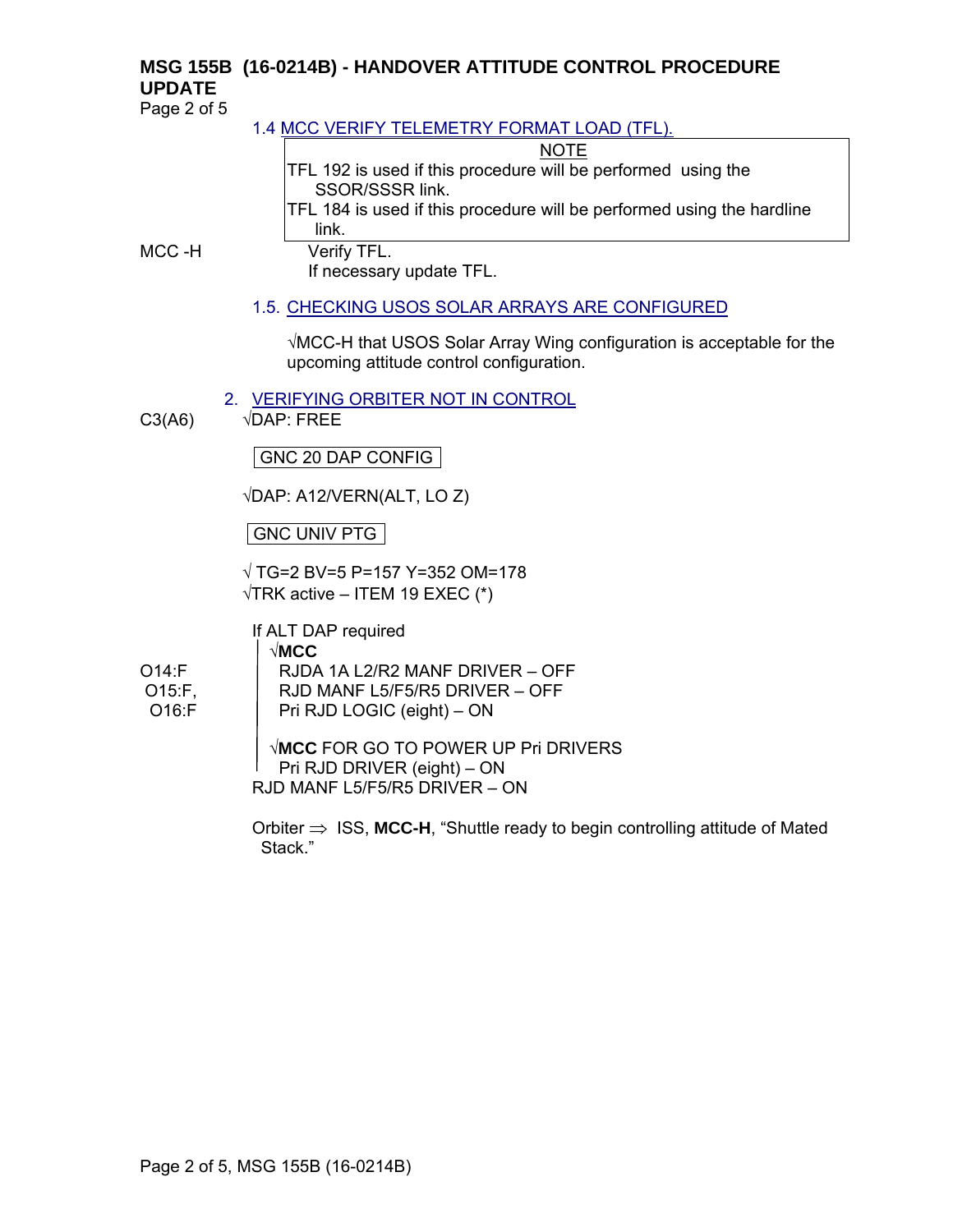# **MSG 155B (16-0214B) - HANDOVER ATTITUDE CONTROL PROCEDURE UPDATE**

Page 3 of 5

# 3. ESTABLISHING SPEC 205 COMMANDING LINK

#### NOTE

1. ITEM 1 on SPEC 205 routes item entries through the SSOR/SSSR link. ITEM 2 on SPEC 205 routes item entries through the OIU hardline link. Note: For STS-120 we will be using the SSOR/SSSR link for commanding 2. If the command link (SSOR/SSSR or OIU Hardline) used in this procedure had not been used previously, the first command to the ISS via this link will be rejected at the C&C level. Therefore the first command (excluding ITEM 1 or ITEM 2) will have to be sent twice.

**CRT** 

SM 205 ISS MCS MODING

REROUTE TO SSOR (ROUTE NORM HARDLINE) – ITEM 1 (2) EXEC No Feedback is expected.

#### 4. VERIFY ISS GNC STATUS

CRT

SM 205 ISS MCS MODING

- $\sqrt{}$  US GNC MODE CMG TA  $\sqrt{RS}$  GNC MODE – CMG TA √ US/RS GNC COMM – GOOD √ US PRI GNC MDM – GOOD  $\sqrt{\rm CMG}$  ATT CNTL – GOOD
- 5. REMOVING ISS GNC INHIBITS

Telemetry response from the ISS to SPEC 205 may take up to 30 seconds to occur

CRT MODE XTION – ITEM 4 EXEC (ENA) If MODE XTION does not change to Enable MODE XTION – ITEM 4 EXEC (ENA)

ATT MNVR – ITEM 5 EXEC (ENA)

ATT CNTL SHDN – ITEM 7 EXEC (ENA)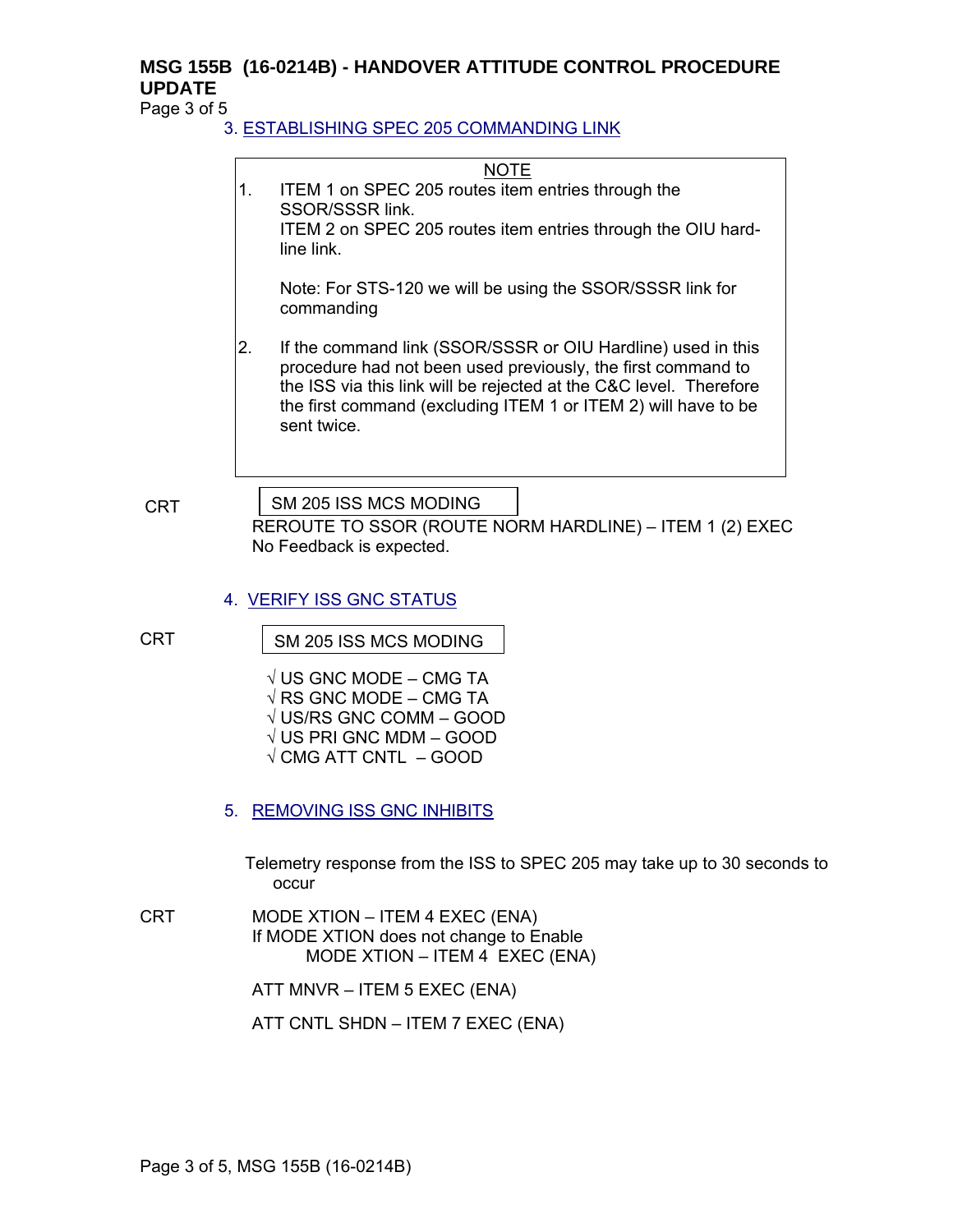#### **MSG 155B (16-0214B) - HANDOVER ATTITUDE CONTROL PROCEDURE UPDATE** Page 4 of 5

#### 6. MODING US GNC FROM CMG TA TO DRIFT

Step 6 modes the mated stack to Free Drift. Step 7 should be performed as soon as possible after successful confirmation in step 6.

'HANDOVER CNTL TO ORB'  $\sqrt{}$  US DRIFT AVAIL – YES

MODE TO DRIFT – ITEM 9 EXEC

'STATUS'  $\sqrt{}$  US GNC MODE – DRIFT

Orbiter ⇒ ISS, **MCC-H**, "ISS is in Free Drift."

- 7. ASSUMING CONTROL WITH ORBITER
- C3(A6) DAP: LVLH

GNC UNIV PTG

l,

When rates are < 0.1 degrees/second/axis DAP: AUTO

Orbiter ⇒ ISS, **MCC-H**, "Shuttle has established attitude control."

8. REPLACING ISS GNC INHIBITS TO PREVENT MODING

SM 205 ISS MCS MODING

MODE XTION – ITEM 8 EXEC (INH)

#### 9. GROUND RECONFIGURATION

MCC-H

MCG: MCS Configuration: MCS Inhibits MCS Inhibits

√ Mode Transition Inhibit **cmd** Attitude Maneuver Inhibit (Verify – Inh) **cmd** Desat Request Inhibit (Verify – Inh) **cmd** Att Cntl Shutdown Inhibit (Verify – Inh)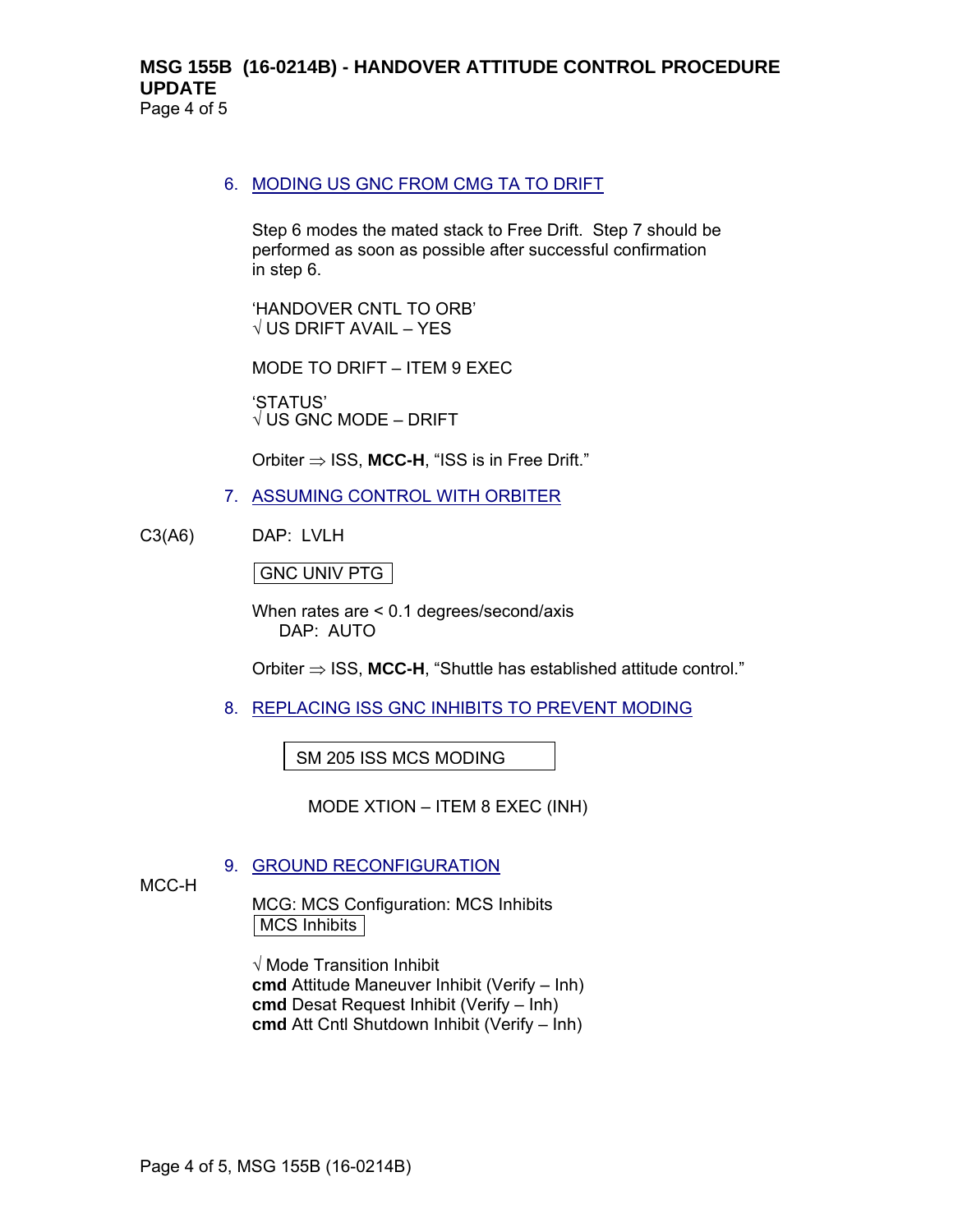#### **MSG 155B (16-0214B) - HANDOVER ATTITUDE CONTROL PROCEDURE UPDATE** Page 5 of 5

NOTE

- 1. This inhibit prevents the US from taking attitude control either via manual command or command from RS software.
- 2. The operator should be sure to use only the telemetry shown in the below procedure to verify end item of the command. Per SPN 34945, the telemetry enumeration directly from the MCS Safing Display is reversed and incorrect.

MCG: MCS Safing: Auto Att Control Handover RS to US Auto Att Control Handover RS to US 'Inhibit'

**cmd** Arm **cmd** Inhibit (Verify Status - Inh)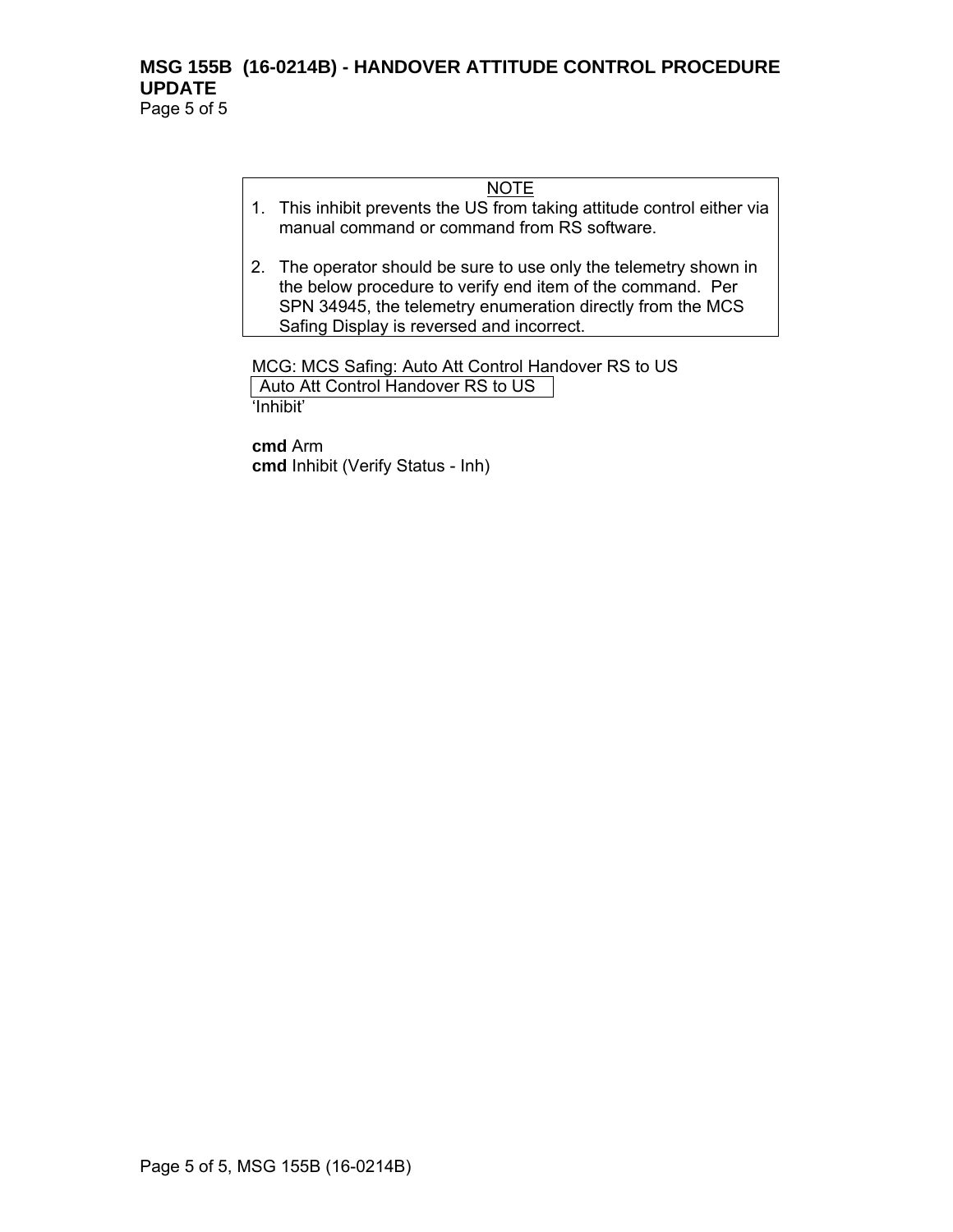#### **16-0216 (MSG 156) – FD13 EVA DELTAS Page 1 of 1**

What an AWESOME, history-making EVA! This one will go down as one of our biggest successes in EVA history. Words can not express how proud you made everyone with the execution by the entire team. Scott, what a way to add to an already impressive EVA career! The summit of Everest will have a hard time competing with the view from the boom. We aren't quite finished yet, though. Today is a busy day before we can get the hatch closed. We have a few last minute changes and reminders for today's activities, so take a look below. 9 Regarding 55' Safety Tether (#72): 10 You reported that 55-ft safety tether #72 was not retracting. This may have been due to the cold environment on EVA 4. We'd like to know if it is working again (IVA), and whether you 12 think this tether's behavior is out of family with other safety tethers. 14 EVA TRANSFER TO SHUTTLE Redlines We would like you to redline the EVA TRANSFER TO SHUTTLE procedure on page FS 2- 20. Delete steps 1 and 2. The EMU Batteries are not in the BSA since we charged those earlier. They will be placed in the correct EMU's via the updated message 16-0217 (MSG 18 157) EVA PREP FOR TRANSFER TO SHUTTLE. EVA PREP FOR TRANSFER TO SHUTTLE 21 We have revised the EVA PREP FOR TRANSFER TO SHUTTLE procedure and uplinked the new version as 16-0217 (MSG 157). POST EVA 4 BSA Battery Recharge Graphic We will need to charge batteries in preparation for the upcoming Inc-16 Stage EVA. We have uplinked the new BSA Graphic in message 16-0218 (MSG 158) POST EVA 4 BSA Battery Recharge Graphic. 29 Final ISS EMU Locations for the Inc-16 Stage EVAs We have scheduled a block of time later after 10A undocks to relocate EMU 3006 to the FWD EDDA and EMU 3018 to the AFT EDDA. This will put them in place for the upcoming EVAs. You don't have to do this now but as a get ahead if the EMUs are being relocated anyway, configuring them this way will save you time later. Please let us know where they wind up.  $\overline{A}$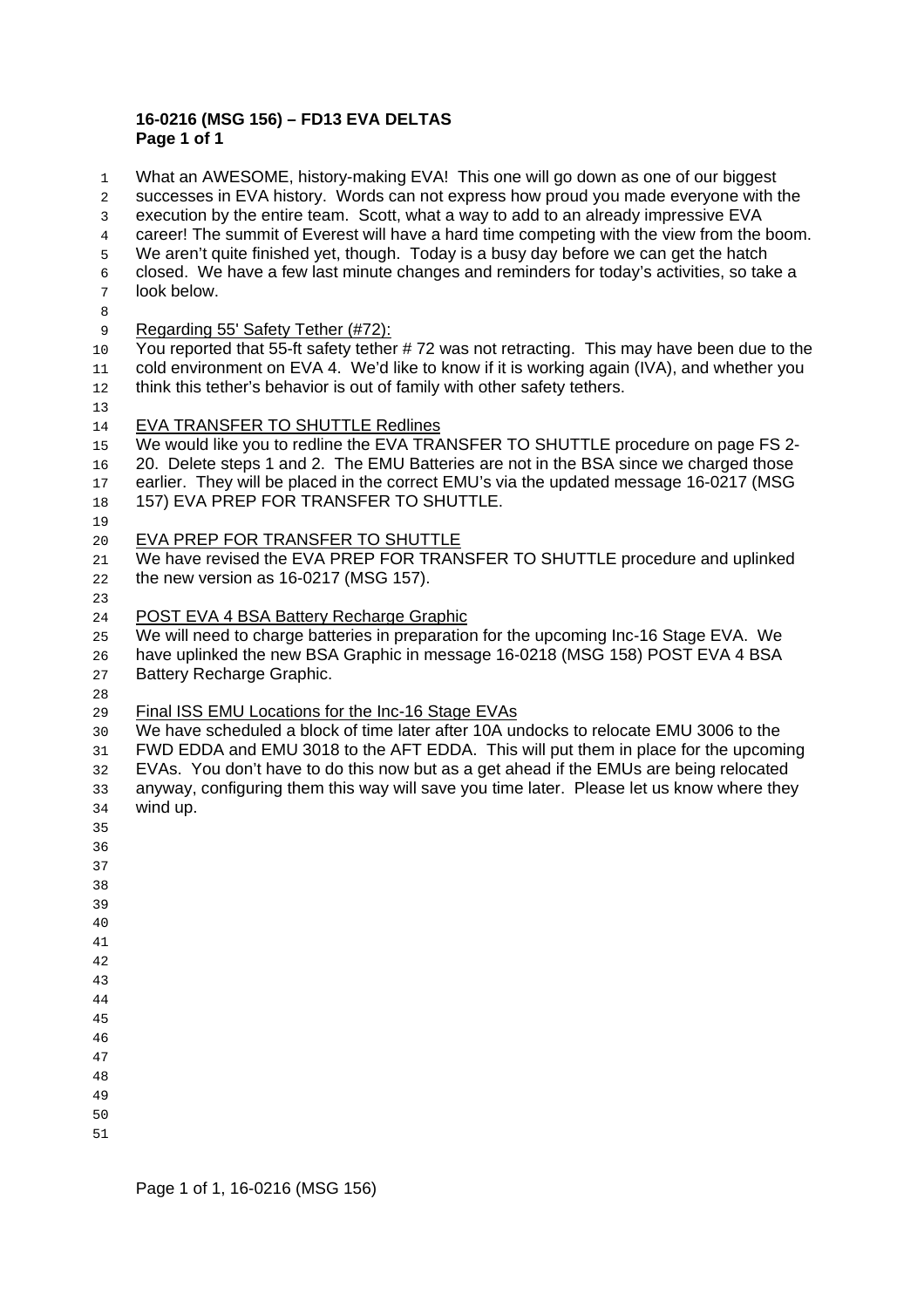#### **16-0217 (MSG 157) – EVA PREP FOR TRANSFER TO SHUTTLE (120 min) Page 1 of 4**

| 1        | EMU 3004 (Pz), |                                                                                                                                          |
|----------|----------------|------------------------------------------------------------------------------------------------------------------------------------------|
| 2        |                | EMU 3003 (Wo) 1. Remove REBAs. As required, reference removal steps in 1.307                                                             |
| 3        |                | REBA INSTALLATION/REMOVAL (ISS EVA SYS, AIRLOCK                                                                                          |
| 4        |                | CONFIG)                                                                                                                                  |
| 5        |                |                                                                                                                                          |
| 6        |                | 2. Install expended LiOH canisters and EMU Batteries for return as                                                                       |
| 7        |                | follows:                                                                                                                                 |
| 8        |                | EMU 3004 (Pz): LiOH s/n 2002; EMU Batt s/n 2039                                                                                          |
| 9        |                | EMU 3003 (Wo): √LiOH s/n 2028; EMU Batt s/n 2040                                                                                         |
| 10       |                |                                                                                                                                          |
| 11       |                | 3. Remove Helmet Lights and EMU TVs from helmets                                                                                         |
| 12       |                |                                                                                                                                          |
| 13       | <b>DCM</b>     | 4. $\sqrt{\text{PWR}}$ – SCU                                                                                                             |
| 14       |                | 5. $\sqrt{DCM}$ PURGE vlv – op (up)                                                                                                      |
| 15       |                | 6. $\sqrt{WATER}$ – OFF, switch guard installed                                                                                          |
| 16       |                | $7. \sqrt{O2}$ ACT - OFF                                                                                                                 |
| 17       |                | 8. √Helmet sunshades down, visor up, cover installed                                                                                     |
| 18       |                |                                                                                                                                          |
| 19       |                | 9. Locate EMU Servicing Kit s/n 5005 labeled "Use and Return on 120".                                                                    |
| 20       |                | Unstow signal conditioner s/n 103                                                                                                        |
| 21       |                |                                                                                                                                          |
| 22       |                | 10. Unstow EMU Servicing Kit s/n 5002 from 'EVA Systems 2' mesh bag.                                                                     |
| 23       |                | Stow signal conditioner s/n 103 in this Servicing Kit                                                                                    |
| 24       |                |                                                                                                                                          |
| 25       |                | 11. Stow EMU Servicing Kit s/n 5002 back in 'EVA Systems 2' mesh bag.<br>Stow EMU Servicing Kit s/n 5005 labeled "Use and Return on 120" |
| 26       |                | in 'EVA Systems 1' mesh bag for return                                                                                                   |
| 27<br>28 |                |                                                                                                                                          |
| 29       |                | 12. Unstow Pz comm cap (s/n 1165) from Pz ECOK and place in                                                                              |
| 30       |                | Tn ECOK                                                                                                                                  |
| 31       |                |                                                                                                                                          |
| 32       |                | 13. Unstow Wo B/U comm cap (s/n 1183) from Wo ECOK and place in                                                                          |
| 33       |                | 'EVA Systems 3' mesh bag                                                                                                                 |
| 34       |                |                                                                                                                                          |
| 35       |                | 14. Unstow Tn failed comm. cap (s/n 1205) from Tn ECOK and place in                                                                      |
| 36       |                | 'EVA Systems 1' mesh bag for return                                                                                                      |
| 37       |                |                                                                                                                                          |
| 38       |                | 15. Verify Ad B/U comm. cap (s/n 1185) stowed in Tn ECOK                                                                                 |
| 39       |                |                                                                                                                                          |
| 40       |                | 16. Retrieve 2 empty DIDBs from Shuttle A/L Floor Storage Bag and                                                                        |
| 41       |                | place in AL1D0 with other station DIDBs.                                                                                                 |
| 42       |                |                                                                                                                                          |
| 43       |                | 17. Configure/verify items stowed in the table below.                                                                                    |
| 44       |                |                                                                                                                                          |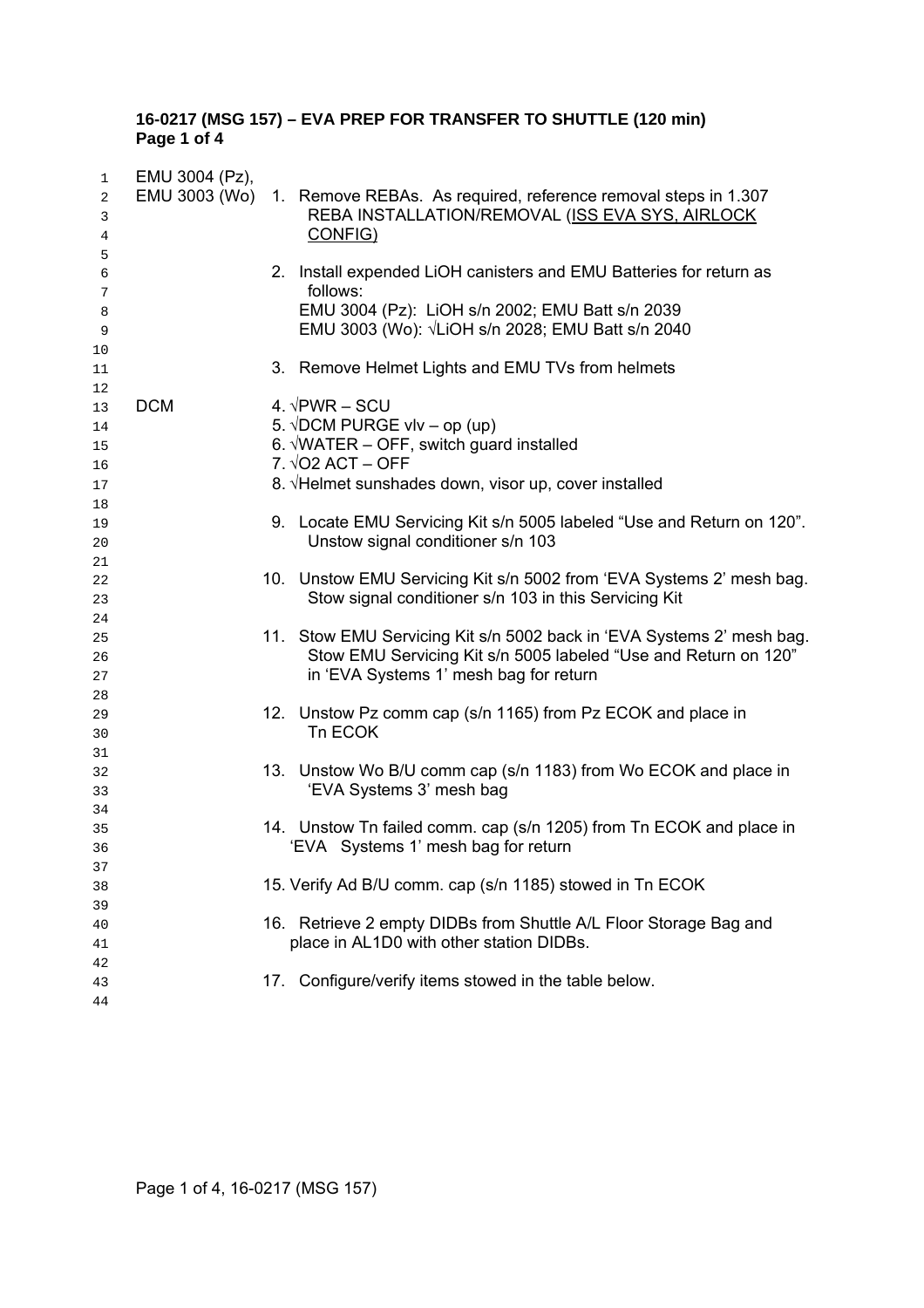#### **16-0217 (MSG 157) – EVA PREP FOR TRANSFER TO SHUTTLE (120 min) Page 2 of 4**

| <b>EMU 3004 (Pz) (Large)</b>                              | <b>EMU 3003 (Wo) (XL)</b>                                 |
|-----------------------------------------------------------|-----------------------------------------------------------|
| $\Box$ Helmet s/n 1068 ( $\sqrt{s}$ unshades down, visors | $\Box$ Helmet s/n 1072 ( $\sqrt{s}$ unshades down, visors |
| up, cover installed, no helmet lights or TV               | up, cover installed, no helmet lights or TV               |
| installed)                                                | installed)                                                |
| $\square$ Valsalva                                        | $\Box$ Valsalva                                           |
| $\Box$ Fresnel Lens (2)                                   | $\Box$ Fresnel Lens (2)                                   |
| □ Wrist Mirror                                            | $\Box$ Wrist Mirrors (2)                                  |
| □ DIDB Restraint Bag                                      | □ DIDB Restraint Bag                                      |
| $\square$ Pz Gloves (s/n 6248)                            | $\Box$ Wo Gloves (left s/n 6193 and right s/n             |
| $\Box$ EMU Battery (s/n 2039)                             | 6245)                                                     |
| $\square$ Expended LiOH Can (s/n 2002)                    | $\Box$ EMU Battery (s/n 2040)                             |
| $\Box$ LTA (Pz)                                           | $\square$ Expended LiOH Can (s/n 2028)                    |
| $\Box$ CCA (s/n 1166)                                     | $\Box$ LTA (Wo)                                           |
| $\Box$ ISS EVA Cuff C/L (EV1)                             | $\Box$ CCA (s/n 1172)                                     |
| NOTE: Will be removing cuff during EVA                    | $\Box$ ISS EVA Cuff C/L (EV2)                             |
| Stow                                                      | NOTE: Will be removing cuff during EVA                    |
|                                                           | Stow                                                      |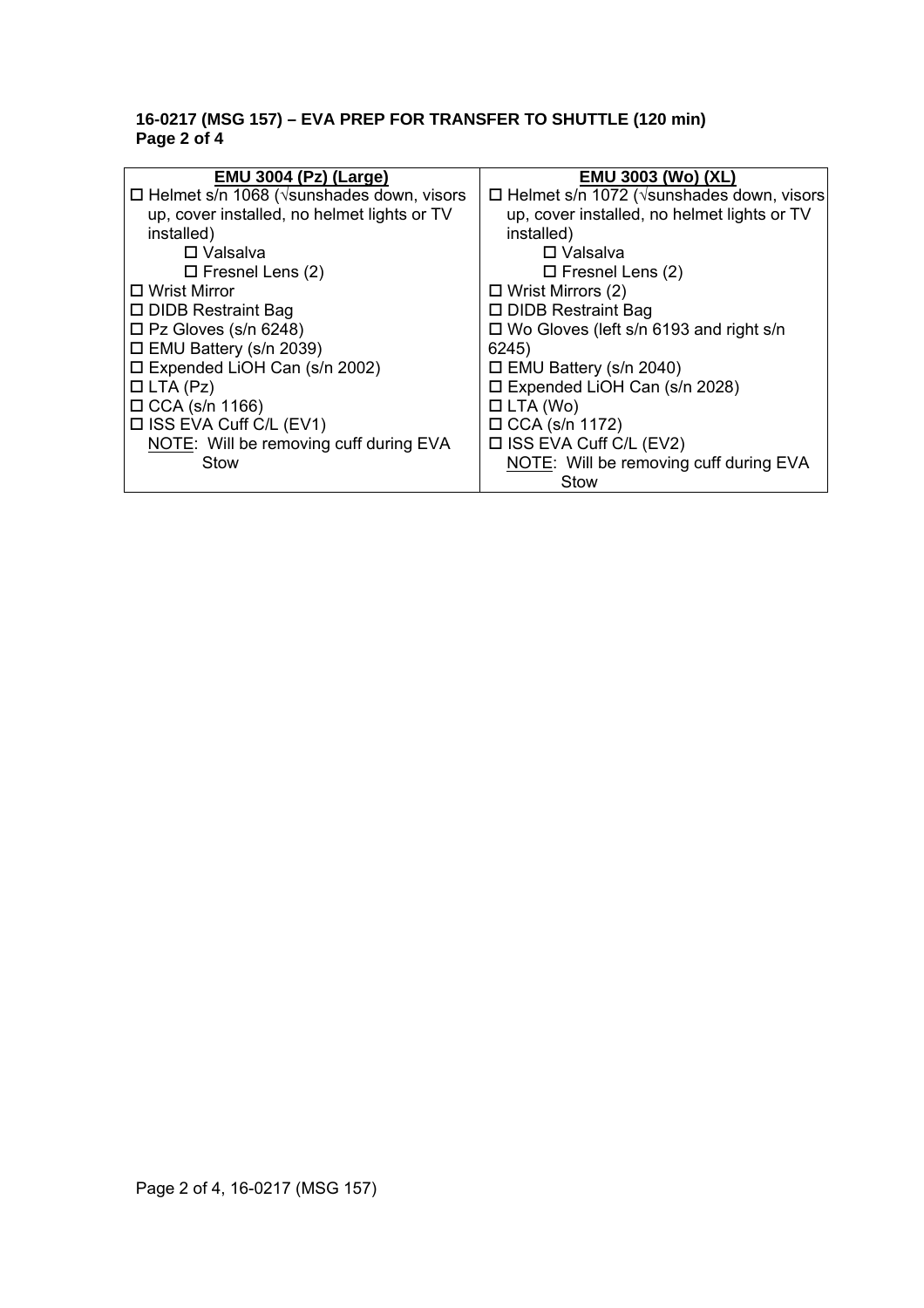### **16-0217 (MSG 157) – EVA PREP FOR TRANSFER TO SHUTTLE (120 min) Page 3 of 4**

1

| <b>EMU Crew Option Kit (Pz)</b><br>$\Box$ LCVG w/biomed (Pz) (s/n 3205)<br>$\square$ Pz EVA #1, 2, 3, 4 Ziplock Bags<br>$\square$ 3 MAGs/Ziplocks (less used)<br>$\Box$ TCUs (top, bottom)<br>$\Box$ Wristlets<br>□ Comfort Gloves<br>□ Thermal Socks<br>$\Box$ Moleskin (less used)<br>$\Box$ Fresnel Lens (Contingency<br>only)<br>□ Spare Mesh Bag                                                                                                                                                                                                                                                                                                                                                                                                                               | <b>EMU Crew Option Kit (Wo)</b><br>$\Box$ LCVG w/biomed (Wo) (s/n 3196)<br>$\Box$ Wo EVA #1, 3, 4 Ziplock Bags<br>$\square$ 3 MAGs/Ziplocks (less used)<br>$\Box$ TCUs (top, bottom)<br>$\square$ Wristlets<br>□ Comfort Gloves<br>$\Box$ Tube Socks<br>$\Box$ Moleskin (less used)<br>$\Box$ Fresnel Lens (Contingency<br>only) |
|-------------------------------------------------------------------------------------------------------------------------------------------------------------------------------------------------------------------------------------------------------------------------------------------------------------------------------------------------------------------------------------------------------------------------------------------------------------------------------------------------------------------------------------------------------------------------------------------------------------------------------------------------------------------------------------------------------------------------------------------------------------------------------------|----------------------------------------------------------------------------------------------------------------------------------------------------------------------------------------------------------------------------------------------------------------------------------------------------------------------------------|
| Mesh Bag (EVA Systems 1)<br>$\square$ 3 Expended LiOH Cans (s/n 2025, 2004,<br>2018)<br>$\square$ 2 unused filled DIDBs for return<br>□ STS-120/10A EVA Checklist (blue stripe)<br>□ C/L ISS EVA SYSTEMS (blue stripe)<br>□ STS-120/10A CONSUMABLES TRACKING<br><b>CUE CARD</b><br>□ STS-120/10A BATTERY RECHARGE PLAN<br><b>CUE CARD</b><br>□ Depress/Repress Cue Card<br>□ EMERGENCY UNDOCKING CUE CARD<br>$\Box$ EMU Servicing Kit (s/n 5005)<br>$\Box$ Pz B/U gloves (s/n 6268)<br>NOTE: Was in Pz ECOK<br>$\Box$ Wo prime gloves (s/n 6068)<br>NOTE: Was in Pz ECOK<br>$\Box$ Wo B/U & 2 <sup>nd</sup> B/U gloves (right s/n 6193, left<br>s/n 6245)<br>NOTE: Was in Wo ECOK<br>$\Box$ Tn Comm Cap (s/n 1205)<br>□ Pz & Wo Mission Patches, Flags, EV Stripes<br>(For RTH Bag) |                                                                                                                                                                                                                                                                                                                                  |
|                                                                                                                                                                                                                                                                                                                                                                                                                                                                                                                                                                                                                                                                                                                                                                                     |                                                                                                                                                                                                                                                                                                                                  |

12 13

14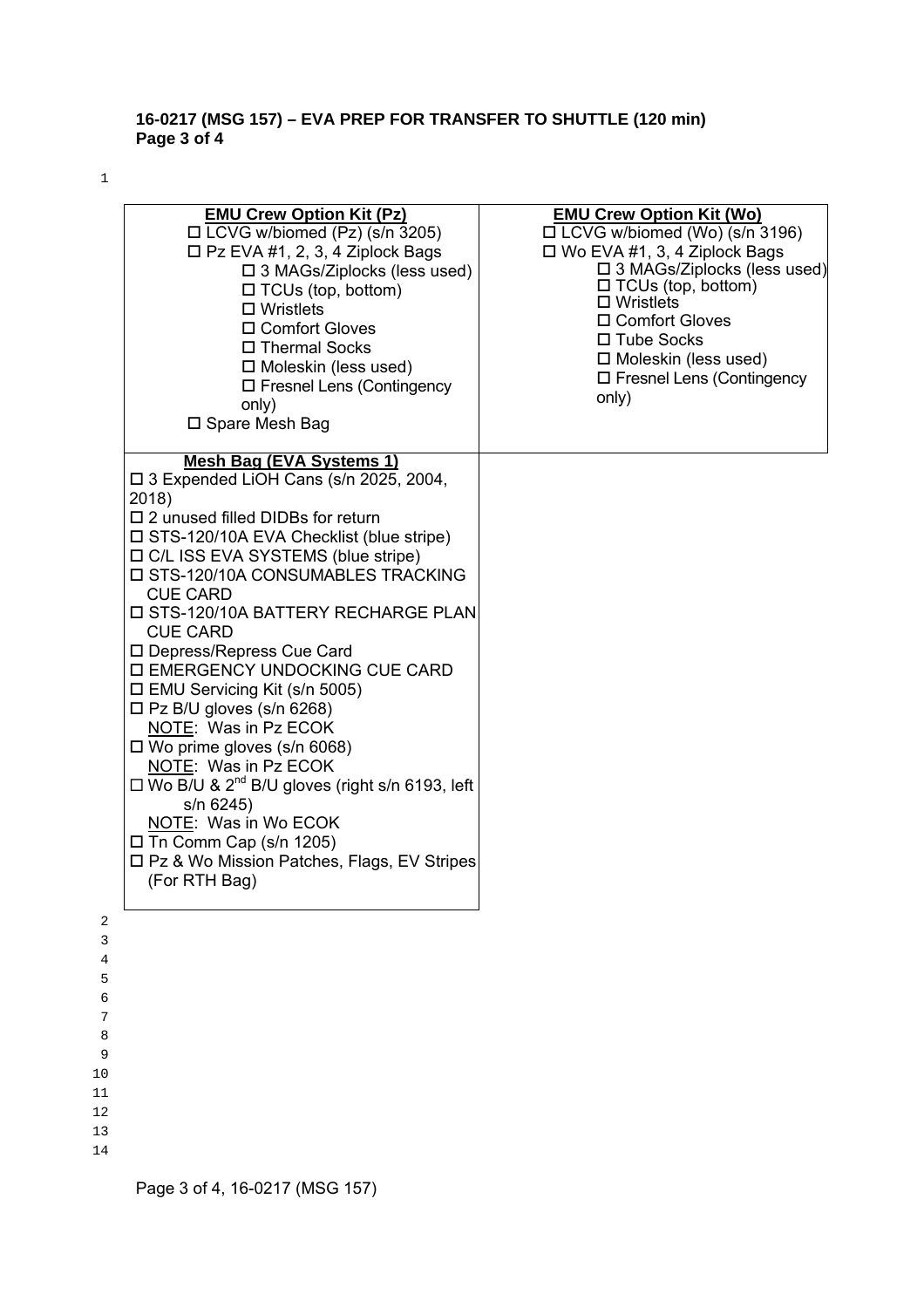#### **16-0217 (MSG 157) – EVA PREP FOR TRANSFER TO SHUTTLE (120 min) Page 4 of 4**

#### 1 EVA TOOL TRANSFER PREP

- 
- 2 1. Gather EVA TOOLS A, EVA TOOLS B, and EVA TOOLS C mesh bags
- 3 2. Configure/verify items according to table below:

| <b>Item</b>                                       | Mesh       | <b>Notes</b>   |
|---------------------------------------------------|------------|----------------|
|                                                   | <b>Bag</b> |                |
| $\Box$ LTA Cable (qty 1)                          | A          |                |
| □ OIH carriers (qty 1, leaving 1 on-orbit for 1E) | A          | 1              |
| $\Box$ Node 2 CBM PIP pins (qty 3)                | A          | $\overline{2}$ |
| $\Box$ PDGF mounting ring thermal cover (qty 1)   | A          | $\overline{3}$ |
| $\Box$ Node 2 caps (qty 13)                       | A          | 4              |
|                                                   |            |                |
| □ SSU MLI Shrouds (qty 2)                         | B          |                |
|                                                   |            |                |
| Large Trash Bag, s/n 1009 (qty 1)<br>□            | B          | 5a             |
| Brush handles from EWAs (qty 2)<br>$\Box$         | B          | 5b             |
| Broom Clip Caddy ("MWS Tool Stowage<br>$\Box$     | B          |                |
| Caddy") (qty 1)                                   |            |                |
| Thermal Sensor (qty 1)<br>П                       | в          |                |
| □ Unused EVA Wipes (qty 3 only)                   | B          | 5c             |
| $\Box$ Red RETs (sm-sm) (qty 16)                  | B          |                |
| Red RETs (sm-sm w/PIP pin) (qty 5)<br>П.          | B          |                |
|                                                   |            |                |
| 85-ft safety tethers (qty 2)<br>□                 | C          |                |
| Verify: #27 (s/n 1007) and #22 (s/n 1002)         |            |                |
| Adjustable tethers (qty 6)<br>$\Box$              | C          | 6              |
| Verify: s/n 1010, 1013, 1014, 1015, 1036,         |            |                |
| 1037                                              |            |                |

#### 5 TABLE NOTES:

4

24

- 6 1. Ensure the insert and lid are placed back on the OIH carrier
- 7 2. Node 2 PCBM covers (qty 8) are now remaining on ISS due to landing middeck stowage 8 constraints
- 9 3. If the PDGF mounting ring thermal cover won't fit in a return bag, it can be left on ISS
- 10 4. Remember to leave the 8 caps for Peggy and Yuri to install on the Lab. They need the
- 11 following quantities and sizes:  $4 size 15$ ,  $1 size 17$ ,  $1 size 21$ , and  $2 size 25$
- 12 5. T-RAD Hardware Changes:
- 13 a. We are returning the Large trash bag that we launched
- 14 b. We are also now returning the two brush handles that you retrieved from the 15 EWA kits. You can leave the third brush handle from the all Gel Brush caddy on 16 ISS. The Gel/Foam Brush caddy and Gel brush caddy will both remain on ISS.
- 17 c. We are going to leave 5 EVA wipes on ISS for future SARJ troubleshooting, this 18 leaves 3 to come home (if I did my Chica math correctly…). They can be stowed 19 in the 10A EVAs 2-4 Mesh Bag
- 20 6. There is a possibility that 1 or 2 of the Shuttle adjustable tethers could be outside on the 21 Lab with the small trash bag and gap spanners. If that is the case, please let us know 22 which S/Ns are missing, and retrieve replacements from ISS inventory (also let us know 23 what the replacement S/Ns are)
- 25 ADDITIONAL TRANSFER DELTAS:
- 26 1. The CIPAA sample bag and angled stamp are also going to remain on ISS for future
- 27 use. They can be stowed in the 10A EVAs 2-4 Mesh Bag.

Page 4 of 4, 16-0217 (MSG 157)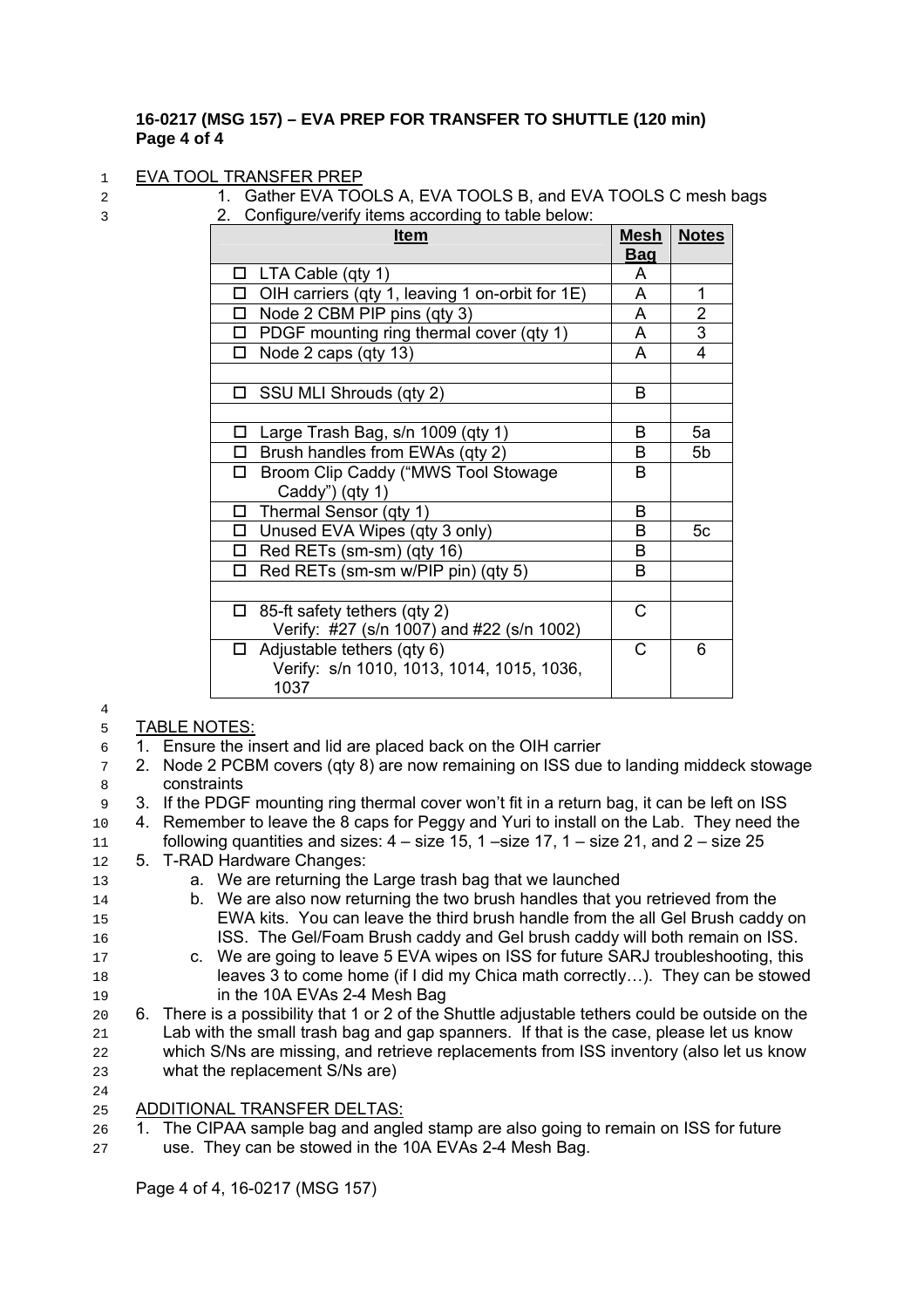Page 1 of 1

# **STS-120/10A Battery Recharge Plan Updated Post EVA 4/FD13**

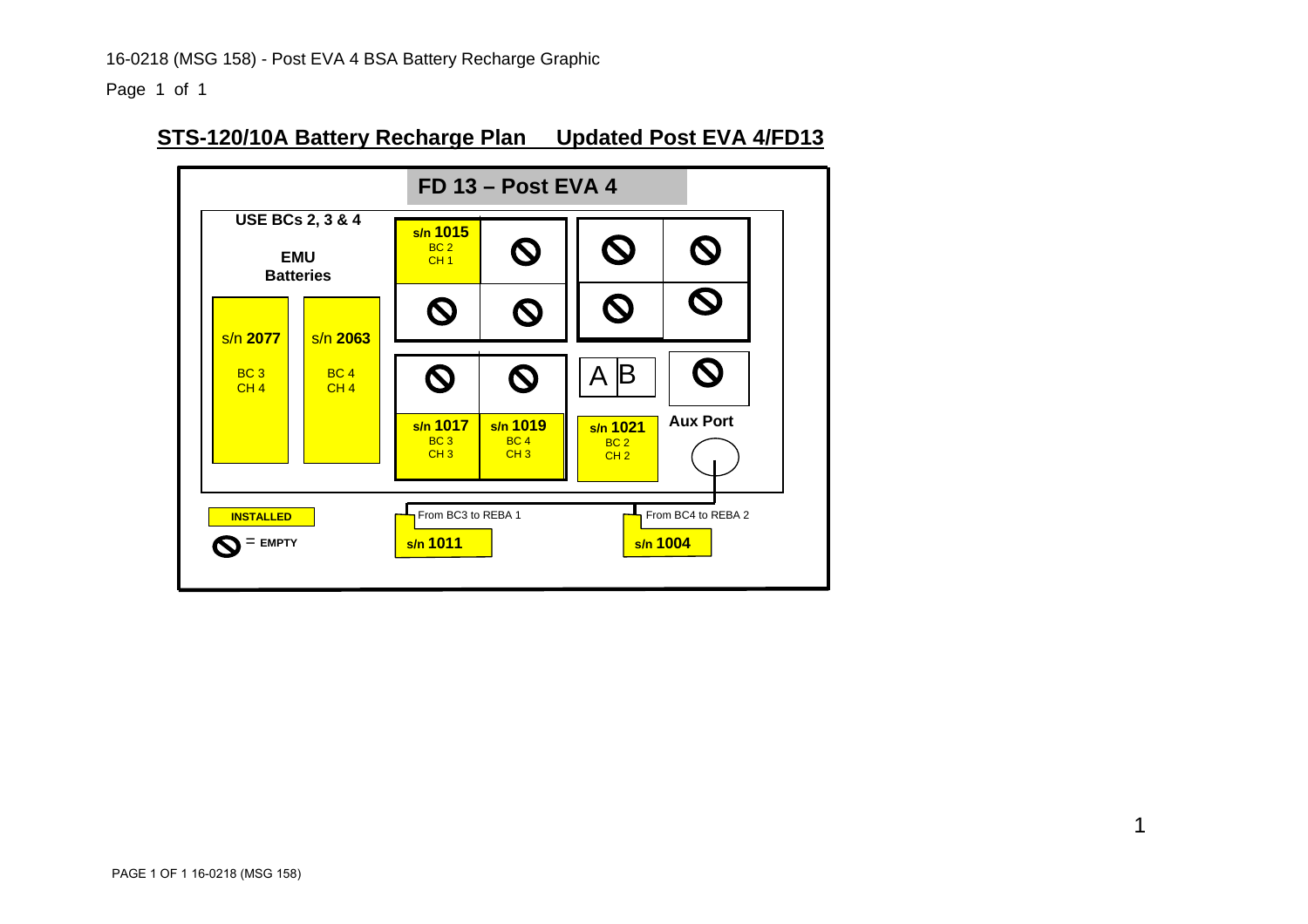# **MSG 160 (16-0220) - FD13 TRANSFER MESSAGE**

Page 1 of 7

Good morning Doug, Stephanie, and Dan,

 $\mathcal{L}$ 

You may have been excited to transfer items before, but we bet your transfer items have never been this excited about being transferred by you! Please exercise some extra TLC when transferring items 900 and 901.



- 
- 

Your ground transfer team anxiously waits for "all to be revealed" on the final day of transfer. Thanks for all your awesome work on transfer ops for this flight. It has been a true pleasure

- 12 working with you! Good luck and see you soon!
- 

14 The Transfer List Excel file, FD13 TransferList STS120.xls, is located on the KFX machine in **C:\OCA-up\transfer**.

For ISS, the Transfer List Excel file, FD13\_TransferList\_STS120.xls, is located in **K:\OCA**-**up\transfer**.

# **Transfer Notes**

- The final Transfer conference is scheduled prior to the Double Coldbag pack and CGBA return activities today. As a result, we'll still need final confirmation that these items have been transferred outside of the final transfer conference.
- Last time we spoke, we discussed the return configuration of the Russian crew preference items being packed into the IELK 5MLE bag (Bag H). If the items do not fit, the preliminary "plan B" is to stow any remaining Russian crew preference items in the MDDK Retention net. If 'plan B" is invoked, we will unfortunately require the ISS foam gathered from NODE 2 to return to ISS to help control the return weight in the MDDK Retention Net.
- Another go-back?!? Inconceivable! Yep, it's true, item 405.2 has been added to the transfer list to remove the two returning CSA-O2s from bag 405 and place them back on ISS. Turns out, the CSA-O2s we delivered aren't trending as closely to the MCA as was hoped. For this reason, it's necessary to keep the old units on orbit to ensure we have functional CSA-O2s on ISS.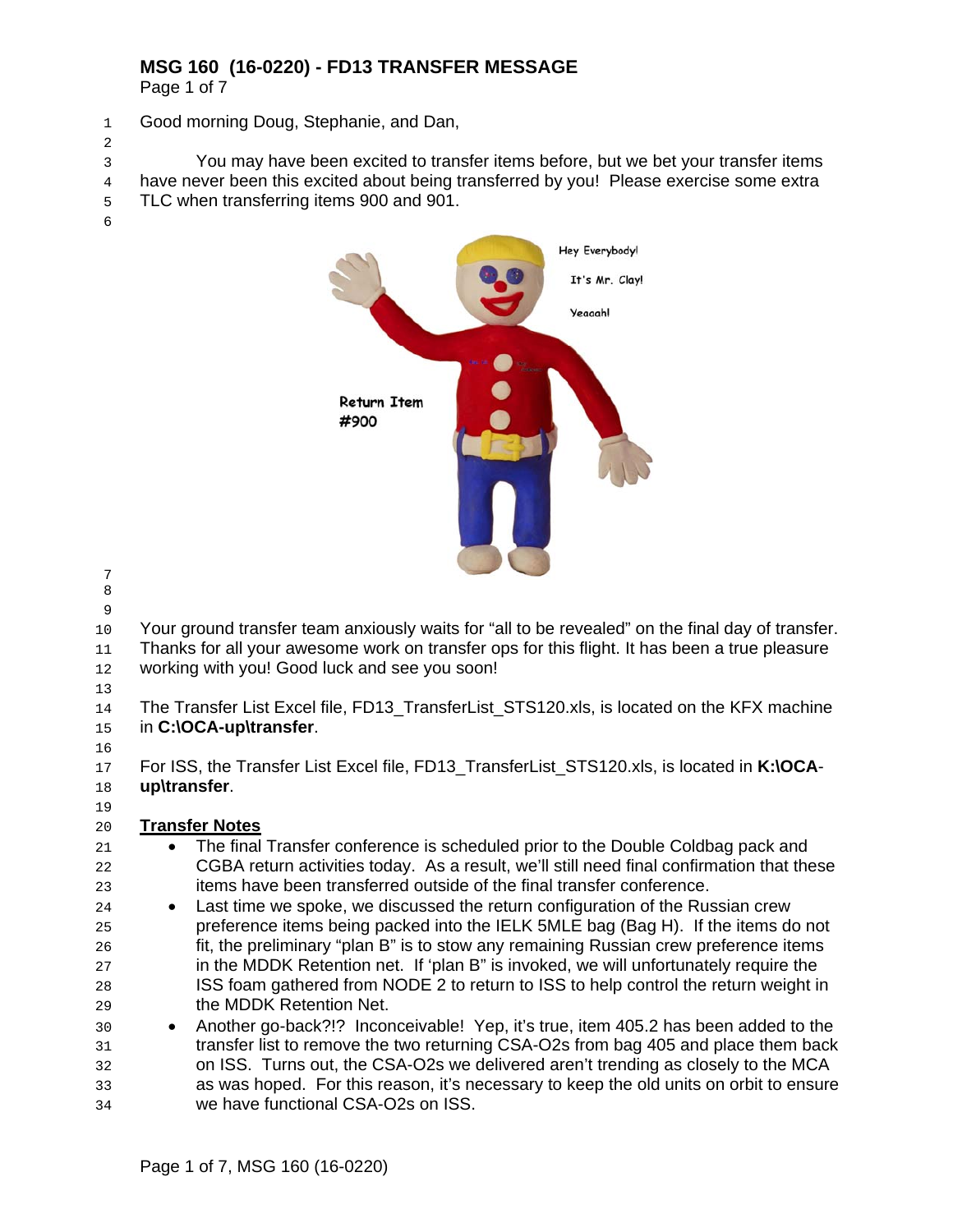# **MSG 160 (16-0220) - FD13 TRANSFER MESSAGE**

Page 2 of 7

• The 'Return Location Sort' pages have been included in this uplink package. This is a list of all items on the 'Return Tab', but they are sorted by their 'Stowage at Undock' location. **Questions/Answers for the crew** • **Q:** Please let us know the configuration of the Russian crew preference items and the IELK 5MLE Bag H so we can evaluate alternative return configurations if 8 necessary. **Open items for transfer today** • **Items 104 and 105 –** PCS Transfer activity • **Items 128 and 130 –** Final CWC fill • **Items 141 –** Hatch close • **Items 143 and 706 –** Printer Swap activity • **Items 701 through 704** –EVA hardware Transfer from ISS to Shuttle • **Items 709 and 710** – Double Coldbag 1 & 2 Pack • **Items 711** – Integrate Immune Saliva Sample Hardware Stow • **Items 712** - Integrate Immune Blood Sample Hardware Stow • **Items 713 and 714** – CGBA-5 Science Insert 2 Removal • **Items 900 and 901 –** prior to hatch close • **All remaining open items on the transfer list Please incorporate uplink pages as follows:** In **RETURN** tab Replace Page(s): Return – 5 In **RETURN SORT** tab Add Page(s): Sort – 1 Sort – 2 Sort – 3 Sort – 4 **Changes to the Transfer List are detailed below:** In **RETURN** tab **Item 405.2 New Item**  Call us with any questions and have a great day! - The 10A Transfer Team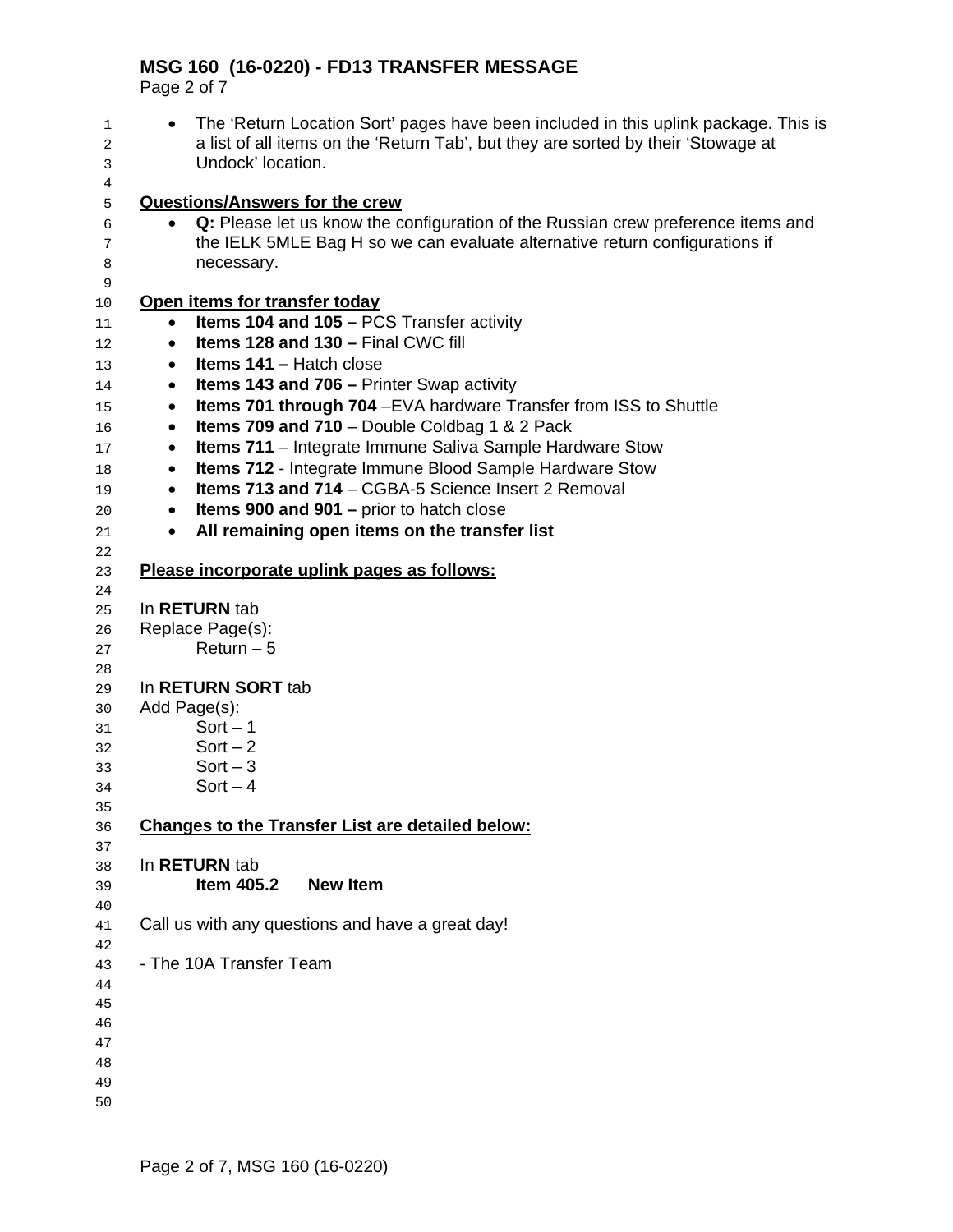# <sup>1</sup>Excerpt from 16-0223 Stowage Locations For Sun Plan (GMT 308, FD13)

2

|                                                | <b>PMA2-GRND STRAP-RMV</b>                                                               |                                  |              |      |     |                                                                                                                                                 |  |  |  |  |  |
|------------------------------------------------|------------------------------------------------------------------------------------------|----------------------------------|--------------|------|-----|-------------------------------------------------------------------------------------------------------------------------------------------------|--|--|--|--|--|
|                                                | <b>VESTIBULE CONFIG FOR DEMATE-LAB1 TO PMA2</b>                                          |                                  |              |      |     |                                                                                                                                                 |  |  |  |  |  |
| <b>1.103 ACBM TO PCBM GROUND STRAP REMOVAL</b> |                                                                                          |                                  |              |      |     |                                                                                                                                                 |  |  |  |  |  |
| #                                              | <b>LOCATION</b>                                                                          | <b>ITEM NAME</b>                 | P/N          | S/N  | B/C | <b>Notes</b>                                                                                                                                    |  |  |  |  |  |
|                                                | <b>Restow the following items:</b>                                                       |                                  | IMS Plan: No |      |     |                                                                                                                                                 |  |  |  |  |  |
|                                                | NOD1P4 A2<br>1.0 CTB: MPLM Vest<br>Outfitting Bag (aka<br>VOK), S/N 1048, B/C<br>002933J | 12" x 12" Ziplock Bag            | 528-50000-5  |      |     | Label bag "From LAB-<br>PMA2 Vestibule"<br>ISS Crew will also put<br>CBM Protective Caps in<br>this bag in CBM-CPA-<br><b>INSTALL tomorrow.</b> |  |  |  |  |  |
| 2                                              |                                                                                          | Element Ground Strap Assy        | 683-13477-7  | 1036 |     |                                                                                                                                                 |  |  |  |  |  |
| 3                                              |                                                                                          | <b>Element Ground Strap Assy</b> | 683-13477-7  | 1037 |     |                                                                                                                                                 |  |  |  |  |  |

3

| <b>IMMN-BLOOD H/W-SETUP</b>              |                                        |                 |      |                  |                                    |  |  |  |
|------------------------------------------|----------------------------------------|-----------------|------|------------------|------------------------------------|--|--|--|
| 2.001 INTEGRATED IMMUNE BLOOD COLLECTION |                                        |                 |      |                  |                                    |  |  |  |
| <b>LOCATION</b>                          | <b>ITEM NAME</b>                       | P/N             | S/N  | B/C              | <b>Notes</b>                       |  |  |  |
| <b>LAB106</b><br><b>Jettison Stowage</b> | Integrated Immune Blood Collection Kit | SJG46121520-301 | 1001 | <b>HRF07149J</b> |                                    |  |  |  |
| <b>Bag</b>                               | $\rightarrow$ Blood Sample Sleeve      | SDG46121531-301 | N/A  | ANY              | <b>NOTIFY POIC of B/C#</b><br>used |  |  |  |
|                                          | Integrated Immune Blood Collection Kit | SJG46121520-301 | 1002 | <b>HRF07150J</b> |                                    |  |  |  |
|                                          | $\rightarrow$ Blood Sample Sleeve      | SDG46121531-301 | N/A  | ANY              | <b>NOTIFY POIC of B/C#</b><br>used |  |  |  |

4

|   | <b>IMMN-BLOOD H/W-STOW</b>         |                                          |                  |      |                  |                                                    |  |  |  |
|---|------------------------------------|------------------------------------------|------------------|------|------------------|----------------------------------------------------|--|--|--|
|   |                                    | 2.001 INTEGRATED IMMUNE BLOOD COLLECTION |                  |      |                  |                                                    |  |  |  |
|   | <b>Restow the following items:</b> |                                          | IMS Plan: Yes/No |      |                  |                                                    |  |  |  |
| # | <b>LOCATION</b>                    | <b>ITEM NAME</b>                         | P/N              | S/N  | B/C              | <b>Notes</b>                                       |  |  |  |
|   | <b>10A TRANSFER</b><br>LIST        | Blood Sample Sleeve [2]                  | SDG46121531-301  |      |                  | B/C# used by Crew for<br><b>Blood Collections.</b> |  |  |  |
|   | Return Item #711                   |                                          |                  |      |                  |                                                    |  |  |  |
| 2 | <b>LAB106</b>                      | Integrated Immune Blood Collection Kit   | SJG46121520-301  | 1001 | <b>HRF07149J</b> |                                                    |  |  |  |
|   | <b>Jettison Stowage</b>            |                                          |                  | 1002 | <b>HRF07150J</b> |                                                    |  |  |  |
|   | Bag                                |                                          |                  |      |                  |                                                    |  |  |  |

5

6 7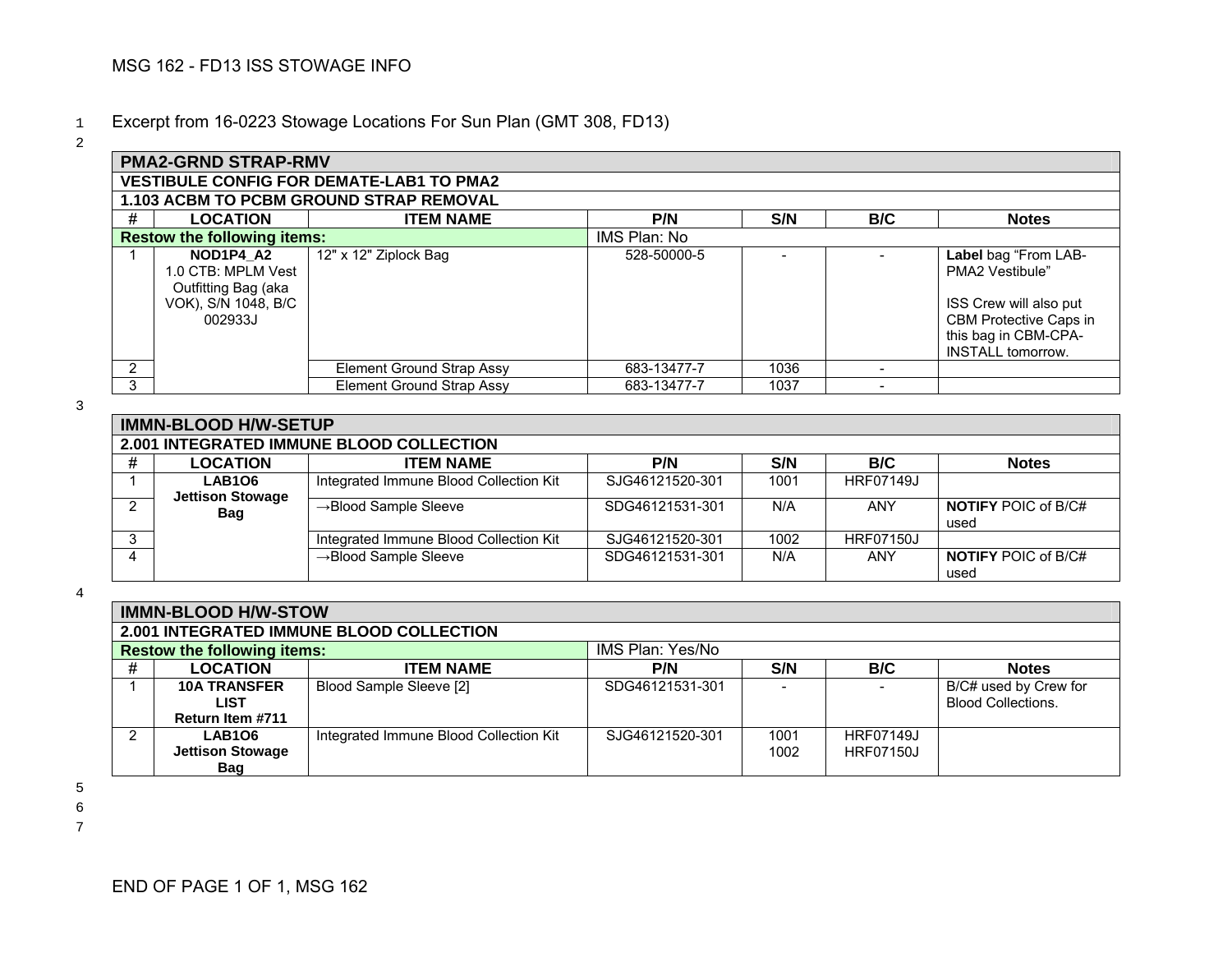# **FD13 SENSOR CHECKOUT**

1. SETUP

| MON <sub>1</sub> |         |
|------------------|---------|
| MON <sub>2</sub> | RSC(C)  |
| DNI K            | P1 LOOB |

SM 94 PDRS CONTROL  $\sqrt{P}$ L ID, ITEM 3: 2  $\sqrt{1}$ NIT ID, ITEM 24: 2

UNDOCK posn:

|        |         |           |         | <b>PITCH</b> | YAW     | <b>ROLL</b> | ID<br>DΙ |         |
|--------|---------|-----------|---------|--------------|---------|-------------|----------|---------|
| $\sim$ | $-1029$ | $+229$    | $-614$  | 14           | 270     |             | ◠        | $\star$ |
|        | SY      | <b>SP</b> | FP.     | WP           | WY      | WR          |          |         |
| $\sim$ | $+25.8$ | $+66.3$   | $-49.0$ | $-85.9$      | $+10.7$ | $-100.7$    |          |         |
|        |         |           |         |              | .       | .<br>. .    |          |         |

\* display singularity





**CCTV A (0,25) P1 LOOB (120,30)** 

#### 2. MANEUVER TO SENSOR CHECKOUT POSITION

SM 94 PDRS CONTROL END POS – ITEM 18 -<u>1 1 7 2</u> +<u>3 5 3</u> -<u>3 8 8</u> EXEC ATT – ITEM 21 + <u>2 7 7 + 2 9 4</u> + <u>9</u> 7 EXEC CMD CK – ITEM 25 EXEC (GOOD)

RHC RATE – COARSE (RATE MIN tb-OFF) BRAKES – OFF (tb-OFF) MODE – OPR CMD, ENTER (READY It on)

> After PROCEED, if motion no longer apparent but POR is within  $\frac{1}{2}$  1 in/1 deg and IN PROG It - on:  $\frac{1}{2}$  AUTO SEQ – STOP\_ \_ \_ \_ \_ \_ \_ \_ \_ \_ \_ \_ \_ \_

AUTO SEQ – PROCEED (IN PROG lt on)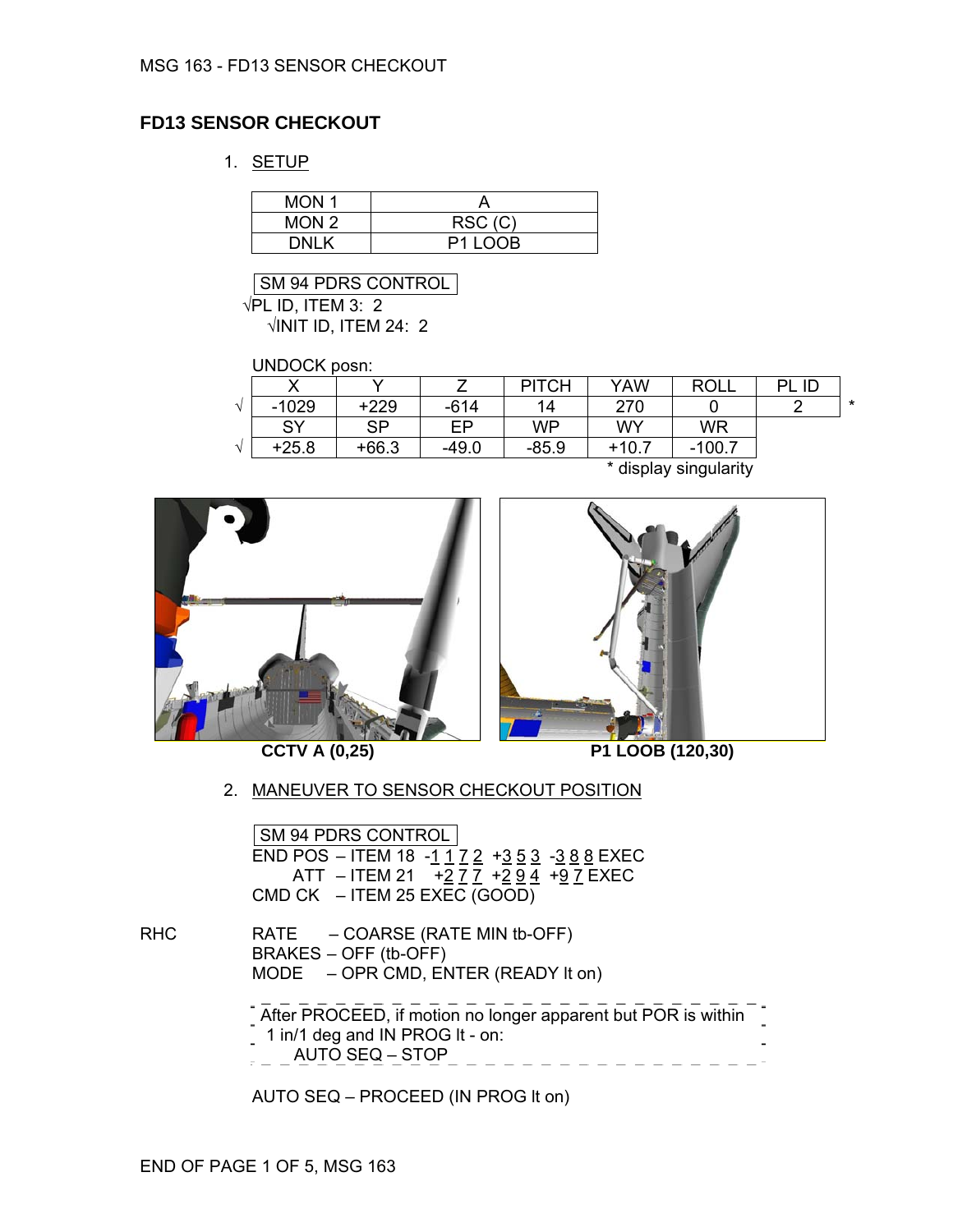When AUTO SEQ IN PROG It - off: BRAKES – ON (tb-ON)

SENSOR CHECKOUT posn:

|          | v       |        |         | ITCH<br>וס | YAW     | <b>ROLL</b> | ID |
|----------|---------|--------|---------|------------|---------|-------------|----|
| $\Delta$ | $-1172$ | $+353$ | $-388$  | 277        | 294     | 97          |    |
|          | SY      | SP     | FP      | <b>WP</b>  | WY      | <b>WR</b>   |    |
| 4        | $+6.7$  | +41.6  | $-48.0$ | $+101.4$   | $-43.0$ | $-64.5$     |    |



**CCTV A (0, 15) RSC** 





3. <u>SENSOR CHECKOUT</u> Perform ACTIVATION, steps 1 and 5 (LDRI/ITVC Cue Card, P/TV)

| $DTV \leftarrow PL2$     |                 |                                 |
|--------------------------|-----------------|---------------------------------|
| <b>CAMR CMD PAN/TILT</b> |                 | -HI RATE                        |
| <b>PAN</b>               |                 | -L (to hard stop)               |
| TII T                    |                 | -UP (to hard stop)              |
|                          | <b>PAN/TILT</b> | -RESET, HI RATE (LO within 10°) |
|                          | PAN:            | $+80$ (right)                   |
|                          | TILT:           | $-70$ (down)                    |
|                          |                 |                                 |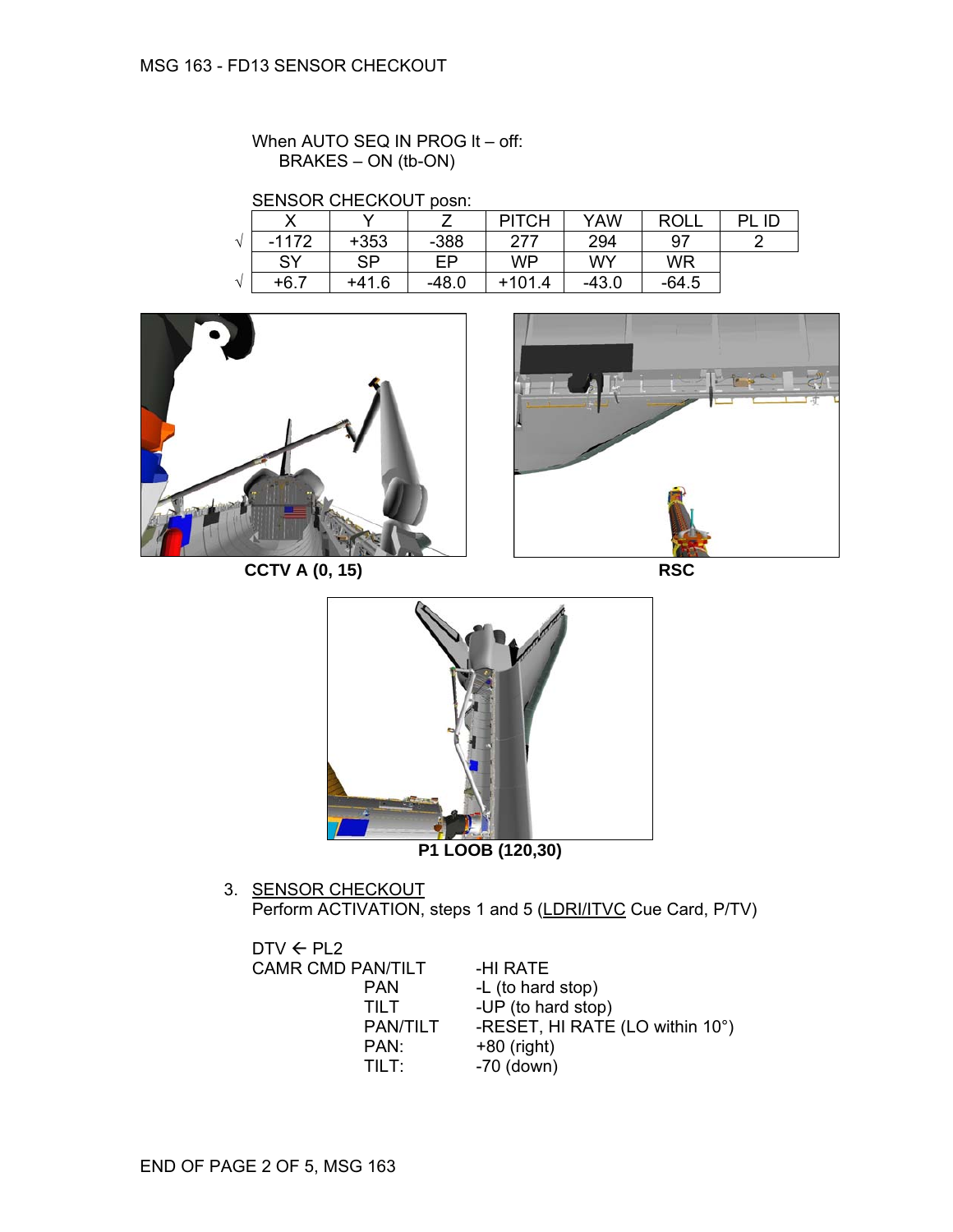#### MSG 163 - FD13 SENSOR CHECKOUT

## 3.1 LDRI CALIBRATION

**NOTE** Ensure GMT is set on DSR-25

 $\triangle$  A7U  $\triangle$  MUX 1 L  $\triangle$  MIDDECK

LDRI MODE 3 pb – push (LDRI video) √DTV ←PL2 PAN/TILT to match LDRI view shown below





√MCC to verify correct sensor view Note PAN/TILT: \_\_\_\_\_\_, \_\_\_\_

 $\sqrt{DTV}$   $\leftarrow$  PL2 √VIDEO OUT – not DTV √VIDEO IN – not PL2

L10(VTR) REC pb – push, hold PLAY  $pb - push$ , simo (red  $\bullet$ )

Record for 30 sec

 $\sqrt{MUX}$  1 L  $\leftarrow$  MIDDECK

A7U LDRI MODE 4 pb – push (brighter LDRI video)

Record for 30 sec

LDRI MODE 5 pb – push (flickering LDRI video)

Record for 30 sec

LDRI MODE 6 pb – push (brighter flickering LDRI video)

Record for 30 sec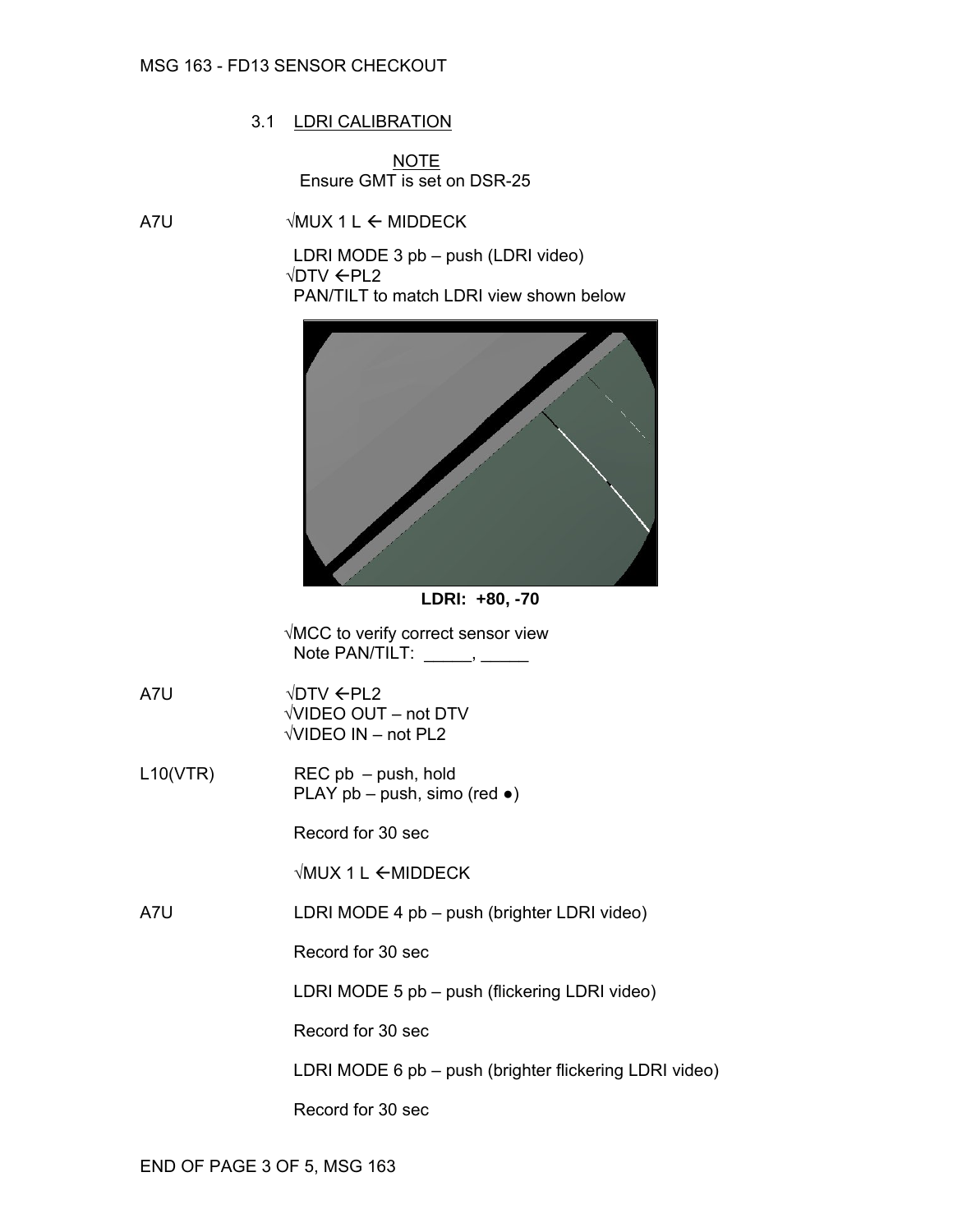# MSG 163 - FD13 SENSOR CHECKOUT

| A7U<br>A7       | 3.2 LDRI FLAT FIELDS<br>$\sqrt{DTV}$ $\leftarrow$ PL2<br>PAN: +100 (right)<br>Wait 5 sec                                                                                                                                                                                             |
|-----------------|--------------------------------------------------------------------------------------------------------------------------------------------------------------------------------------------------------------------------------------------------------------------------------------|
|                 | $TLT: -57 (up)$<br>Wait 5 sec                                                                                                                                                                                                                                                        |
|                 | PAN: +85 (left)<br>Wait 5 sec                                                                                                                                                                                                                                                        |
| A7U             | $\forall$ MUX 1 L $\leftarrow$ MIDDECK<br>LDRI MODE 2 pb - push (LDRI Video)<br>$\sqrt{DTV}$ $\leftarrow$ PL2                                                                                                                                                                        |
|                 | 3.3 LCS/IDC CHECKOUT<br>Perform IDC SOFTWARE ACTIVATION (IDC Cue Card, P/TV)                                                                                                                                                                                                         |
| <b>LCC/PGSC</b> | Minimize, do not close IDC software<br>Maximize LCC software<br>sel 'Scanning' 'Detailed Area Scan'<br>sel - Area Scan 11<br>cmd Start Area Scan (verify Scan Status: Complete)                                                                                                      |
|                 | sel - Area Scan 12<br><b>cmd</b> Start Area Scan (verify Scan Status: Complete)                                                                                                                                                                                                      |
|                 | sel - Area Scan 13<br>cmd Start Area Scan (verify Scan Status: Complete)                                                                                                                                                                                                             |
| <b>LCC/PGSC</b> | Minimize, do not close LCC software<br>Maximize IDC software                                                                                                                                                                                                                         |
|                 | √'Use AE' checked<br>Sel 'Scan Lo-Res'<br>Resize and posn AE box as regd (pause 2 sec)<br>Sel 'Scan Hi-Res'<br>Sel 'Stop Scan' after 30 sec<br>$\sqrt{ }$ Waiting for User Command' displayed                                                                                        |
|                 | From Scenario File drop-list, sel 'White Tile-Day' or 'White Tile-Night'<br>from drop-down menu per real-time conditions<br>sel 'Acquire Set'<br>√'Acquiring Set' displayed<br>$\sqrt{\ }$ Waiting for User Command' displayed after set<br>sel 'Power Off'<br>Minimize IDC Software |
| A7U             | $\sqrt{DTV}$ $\leftarrow$ PL2<br>$\forall$ MUX 1 L $\leftarrow$ MIDDECK                                                                                                                                                                                                              |

LDRI MODE 1 pb – push (LDRI Video)